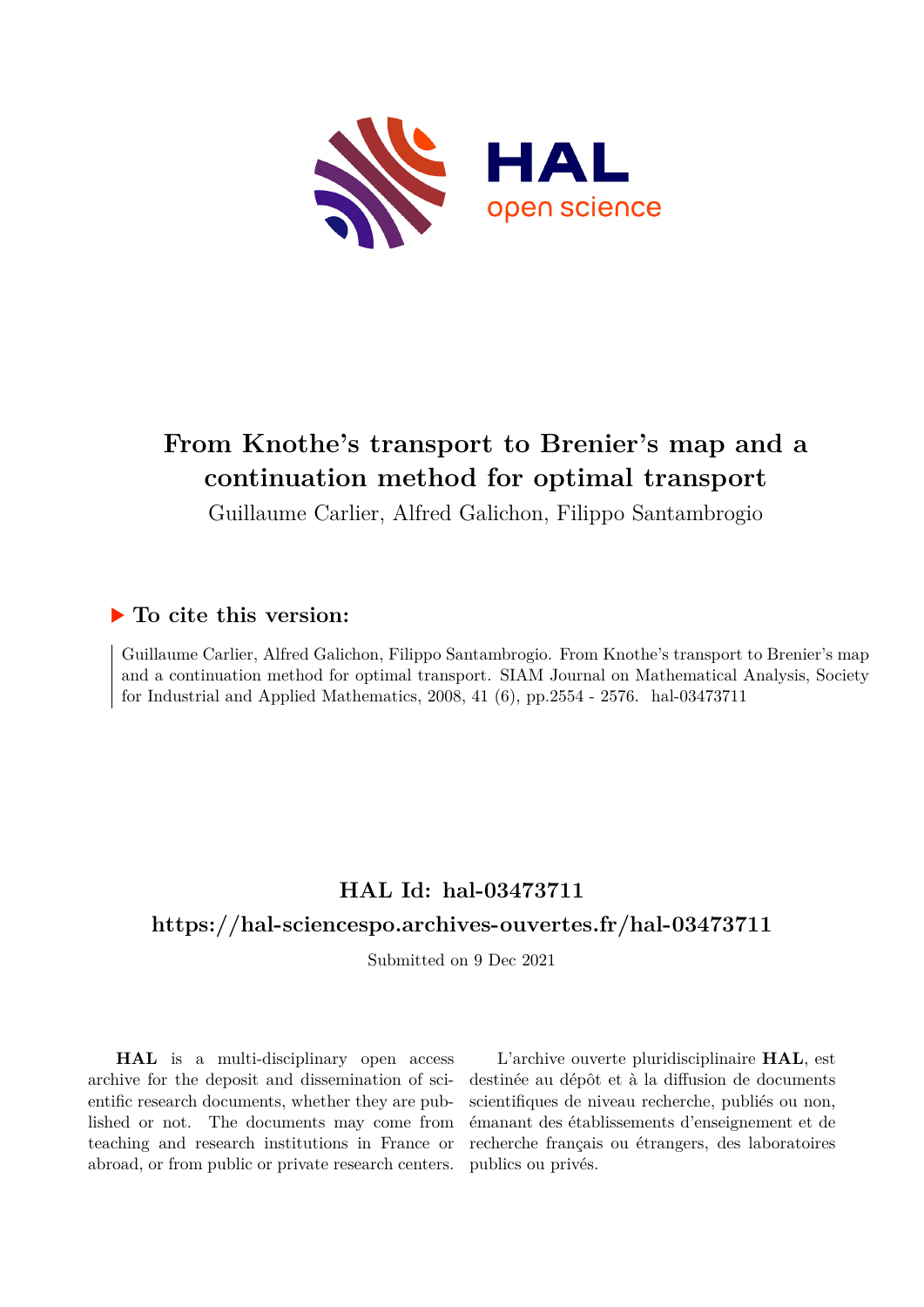# From Knothe's transport to Brenier's map and a continuation method for optimal transport

G. Carlier,<sup>\*</sup> A. Galichon<sup>†</sup>, F. Santambrogio<sup>‡</sup>

October 22, 2008

#### Abstract

A simple procedure to map two probability measures in  $\mathbb{R}^d$  is the so-called Knothe-Rosenblatt rearrangement, which consists in rearranging monotonically the marginal distributions of the last coordinate, and then the conditional distributions, iteratively. We show that this mapping is the limit of solutions to a class of Monge-Kantorovich mass transportation problems with quadratic costs, with the weights of the coordinates asymptotically dominating one another. This enables us to design a continuation method for numerically solving the optimal transport problem.

Keywords: optimal transport, rearrangement of vector-valued maps, Knothe-Rosenblatt transport, continuation methods.

#### 1 Introduction

Given two Borel probability measures  $\mu$  and  $\nu$  on  $\mathbb{R}^d$ , a Borel map S:  $\mathbb{R}^d \to \mathbb{R}^d$  is said to be a transport map between  $\mu$  and  $\nu$  if  $S\sharp\mu = \nu$ where  $S\sharp\mu$  denotes the push-forward (or image measure) of  $\mu$  through  $\nu$ (i.e.  $S\sharp\mu(B) = \mu(S^{-1}(B))$  for every Borel B). In the present article, we will focus on two particular transport maps: the Knothe-Rosenblatt transport and the Brenier's map.

<sup>∗</sup>CEREMADE, Universit´e Paris IX Dauphine carlier@ceremade.dauphine.fr

<sup>†</sup>D´epartement d'Economie, Ecole Polytechnique, alfred.galichon@polytechnique.edu <sup>‡</sup>CEREMADE, Université Paris IX Dauphine, filippo@ceremade.dauphine.fr

arXiv:0810.4153v1 [math.OC] 22 Oct 2008 [arXiv:0810.4153v1 \[math.OC\] 22 Oct 2008](http://arXiv.org/abs/0810.4153v1)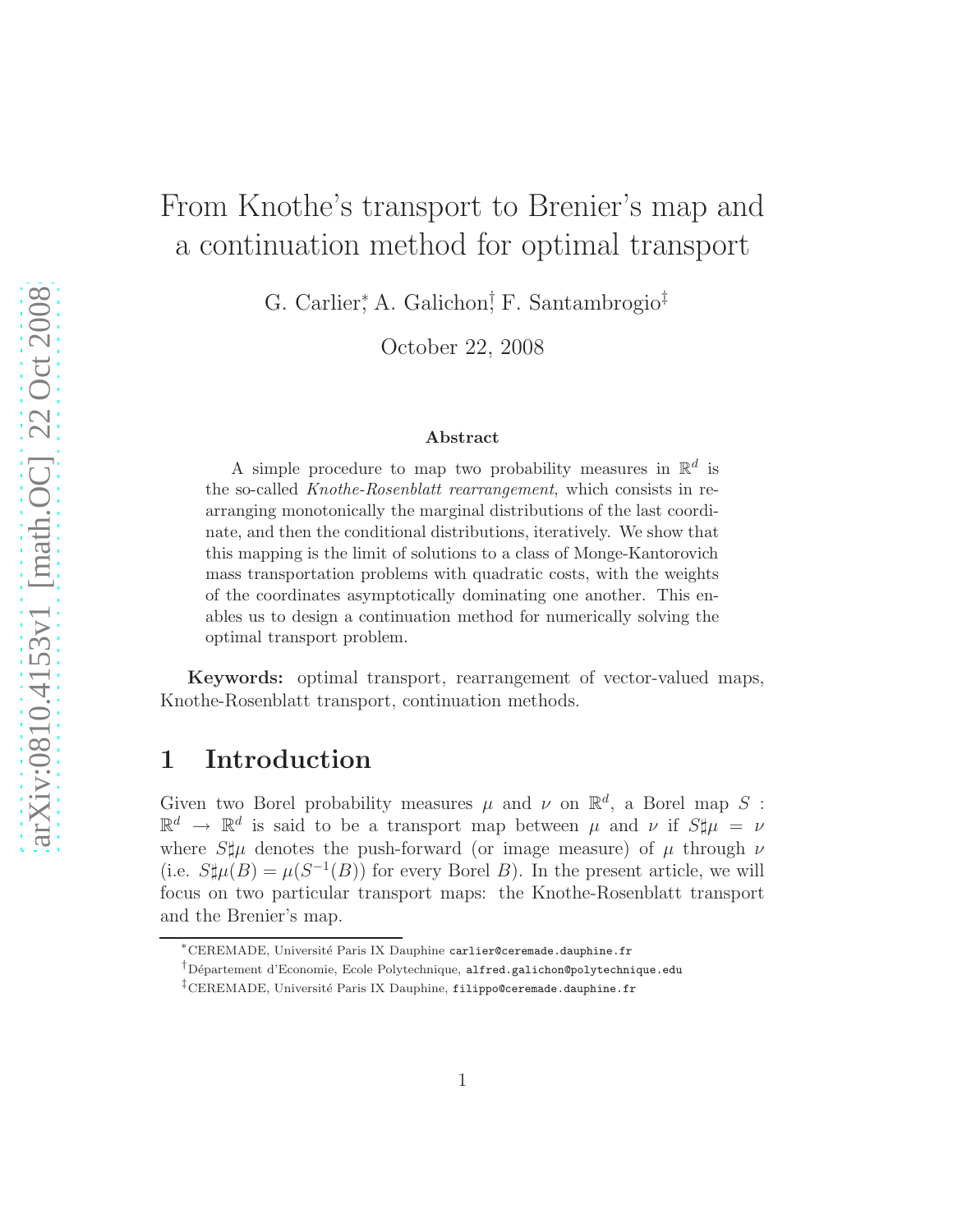The Knothe-Rosenblatt transport. The Knothe-Rosenblatt rearrangement was independently proposed by Rosenblatt [\[6\]](#page-20-0) for statistical purposes and by Knothe [\[4\]](#page-20-1) in order to extend the Brunn-Minkowski inequal-ities. The principle is the following, as explained in Villani [\[8\]](#page-20-2). Let  $\mu$ and  $\nu$  be two Borel probability measures on  $\mathbb{R}^d$  and assume for simplicity for the moment that  $\mu$  is absolutely continuous with respect to the Lebesgue measure. Let us denote by  $\mu^d$  (respectively  $\nu^d$ ) the d-th marginal of  $\mu$  (respectively  $\nu$ ) and  $\mu_{x_d}^{d-1}$ ,  $\mu_{(x_d)}^{d-2}$  $\mu_{(x_d,x_{d-1})}^{d-2}, \ldots, \mu_{(x_d,...,x_2)}^{1}$  (respectively  $\nu_{y_d}^{d-1},$  $\nu_{(u)}^{d-2}$  $\left(\begin{array}{c}d-2 \ (y_d,y_{d-1})\cdots, \ \nu^1_{(y_d,\ldots,y_2)}\end{array}\right)$  the successive disintegrations (or conditional measures) of  $\mu$  (respectively  $\nu$ ) given  $x_d$ ,  $(x_d, x_{d-1})$ ,...,  $(x_d, ..., x_2)$  (respectively given  $y_d$ ,  $(y_d, y_{d-1}), ..., (y_d, ..., y_2)$ . Now let  $T_d = T_d(x_d)$  be the monotone nondecreasing map transporting  $\mu^d$  to  $\nu^d$ , such a map is well-defined and unique as soon as  $\mu_d$  has no atoms and in this case, it is explicitly given by  $T_d = G_d^{-1}$  $d_d^{-1} \circ F_d$  (with  $F_d(\alpha) := \mu((-\infty, \alpha])$  and  $G_d(\alpha) := \nu((-\infty, \alpha])$ ). Then let  $T_{d-1} = T_{d-1}(x_{d-1}, x_d)$  be such that  $T_d(., x_d)$  is monotone and maps  $\mu_{x_d}^{d-1}$  to  $\nu_{T_d(x)}^{d-1}$  $T_{T_d}(x_d)$ . One repeats the construction (well-known by statisticians under the name of conditional quantile transforms) iteratively until we define  $T_1(x_1, x_2, ..., x_d)$ , which is monotone in  $x_1$  and transports  $\mu^1_{(x_d,...,x_2)}$  onto  $\nu^1_{T_2(x_2,\dots,x_d)}$ . Finally, the *Knothe-Rosenblatt rearrangement* T is defined by  $T(x) = (T_1(x_1, x_2, ..., x_d), ..., T_{d-1}(x_{d-1}, x_d), T_d(x_d)).$  Obviously, T is a transport map from  $\mu$  to  $\nu$ , i.e.  $T\sharp\mu = \nu$ . By construction, the Knothe transport T has a triangular Jacobian matrix with nonnegative entries on its diagonal. Note also that the computation of the Knothe transport only involves one-dimensional monotone rearrangements and that it is well defined as soon the measures one transports have no atoms. The precise assumption is the following.

Assumption *(H-source)*: the measure  $\mu^d$ , as well as  $\mu^d$ -almost all the measures  $\mu_{x_d}^{d-1}$ , and the measures  $\mu_{x_d,x_{d-1}}^{d-2}$  for  $\mu_{-a}^d$ .e.  $x_d$  and  $\mu_{x_d}^{d-1}$ -a.e.  $x_{d-1}$ ... up to almost all the measures  $\mu^1_{x_d,\dots,x_2}$ , which are all measures on the real line, must have no atoms.

Notice that *(H-source)* is satisfied as soon as  $\mu$  is absolutely continuous with respect to the Lebesgue measure.

The Monge-Kantorovich problem and the Brenier's map. Optimal transportation theory provides an alternative way to transport  $\mu$  to  $\nu$ . We recall that in the case of the quadratic cost, the Monge-Kantorovich problem reads as

<span id="page-2-0"></span>
$$
\inf_{\pi \in \Gamma(\mu,\nu)} \int_{\mathbb{R}^d \times \mathbb{R}^d} |x - y|^2 d\pi(x,y) \tag{1.1}
$$

where  $\Gamma(\mu, \nu)$  denotes the set of transport plans between  $\mu$  and  $\nu$  i.e. the set of probability measure on  $\mathbb{R}^d \times \mathbb{R}^d$  with marginals  $\mu$  and  $\nu$ . We refer to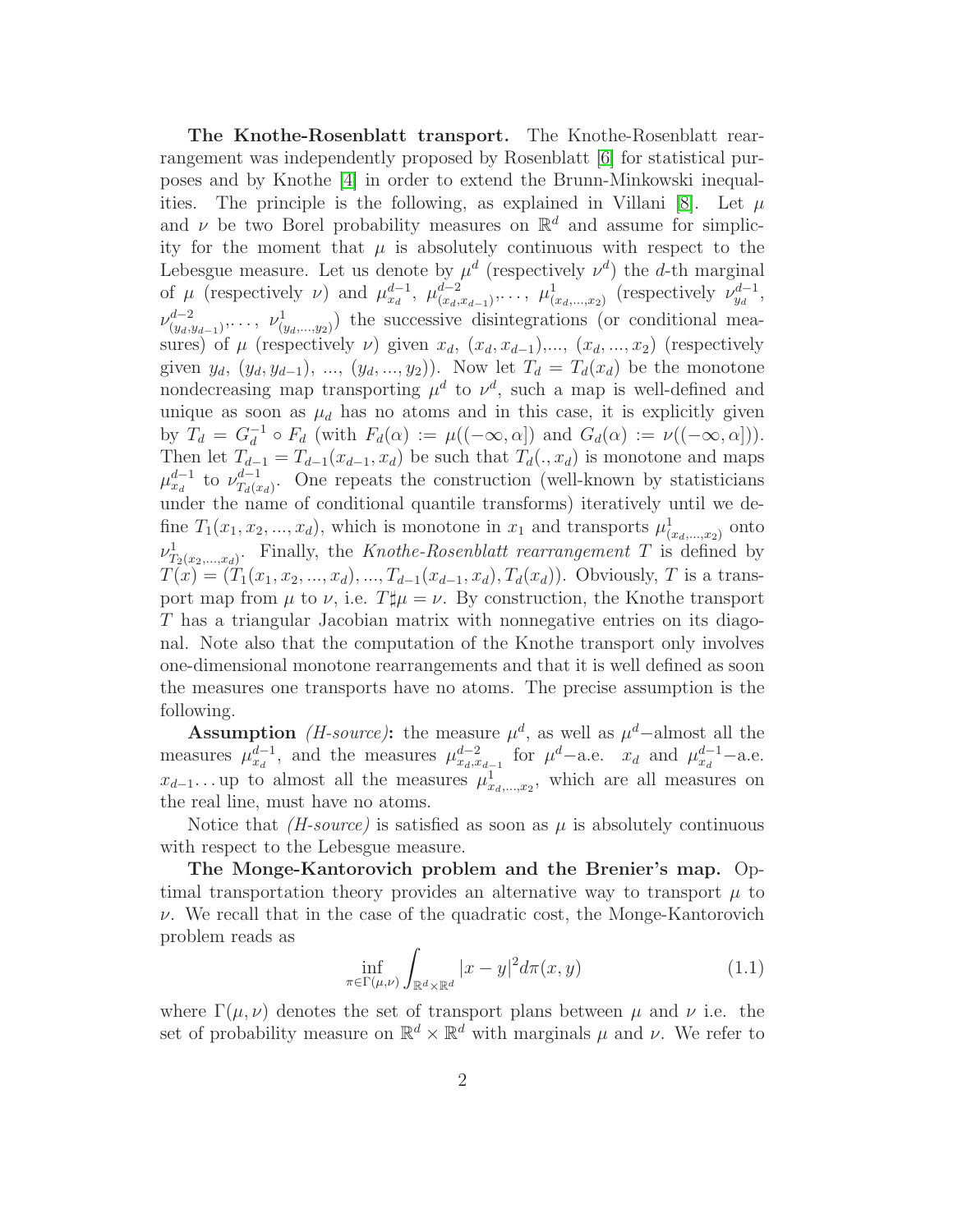the books of Villani [\[7\]](#page-20-3), [\[8\]](#page-20-2) for a modern account of optimal transportation theory. The linear problem [\(1.1\)](#page-2-0) is a relaxation of the Monge problem

<span id="page-3-0"></span>
$$
\inf_{S \; : \; S \sharp \mu = \nu} \int_{\mathbb{R}^d} |x - S(x)|^2 d\mu(x) \tag{1.2}
$$

When  $\mu$  is absolutely continuous with respect to the Lebesgue measure, Brenier [\[2\]](#page-20-4) proved that [\(1.2\)](#page-3-0) has a unique solution which is characterized by the fact that it is the gradient of some convex function. More precisely, there exists a unique (up to constants and  $\mu$ -a.e. equivalence) convex function  $V : \mathbb{R}^d \to \mathbb{R}$  such that  $\nabla V \sharp \mu = \nu$ . Also  $(id \times \nabla V)\sharp \mu$  is the only solution of [\(1.1\)](#page-2-0) and  $\nabla V$  is called the Brenier's map between  $\mu$  and  $\nu$ .

The Knothe-Rosenblatt as a limit of optimal transportation plans. Let us slightly modify the quadratic cost in [\(1.1\)](#page-2-0) and replace it with the weighted quadratic cost

$$
c_{\varepsilon}(x,y) := \sum_{i=1}^{d} \lambda_i(\varepsilon)(x_i - y_i)^2
$$

where the  $\lambda_i(\varepsilon)$ 's are positive scalars depending on a parameter  $\varepsilon > 0$ . If  $\mu$  is absolutely continuous with respect to the Lebesgue measure, the corresponding optimal transportation problem admits a unique solution  $T_{\varepsilon}$ . When in addition, for all  $k \in \{1, ..., d-1\}, \lambda_k(\varepsilon)/\lambda_{k+1}(\varepsilon) \to 0$  as  $\varepsilon \to 0$ , it is natural to expect the convergence of  $T_{\varepsilon}$  to the Knothe transport T. We will show that this convergence holds provided  $\nu$  satisfies some additional condition, and namely

**Assumption** *(H-target)*: the measure  $\nu^d$ , as well as  $\nu^d$ -almost all the measures  $\nu_{y_d}^{d-1}$ , and the measures  $\nu_{y_d, y_{d-1}}^{d-2}$  for  $\nu^d$ -a.e.  $y_d$  and  $\nu_{y_d}^{d-1}$ -a.e.  $y_{d-1}$ ... up to almost all the measures  $\nu_{y_d,...,y_3}^2$ , which are all measures on the real line, must have no atoms.

Notice that *(H-target)* is not natural as *(H-source)* is. Yet, we will show a counter-example to the convergence result when it is not satisfied. *(Htarget)* as well is satisfied should  $\nu$  be absolutely continuous (actually, this assumption is slightly weaker then *(H-source)*, since the last disintegration measures are not concerned).

This convergence result was conjectured by Y. Brenier as a very natural one, and actually its proof is not hard. Yet, it was not known before that extra assumptions on  $\nu$  were needed. This makes one of the point of interest of this paper.

The other point is what we investigate later in the paper, i.e. the other direction: from Knothe to Brenier. We will study the dependence  $\varepsilon \mapsto T_{\varepsilon}$  by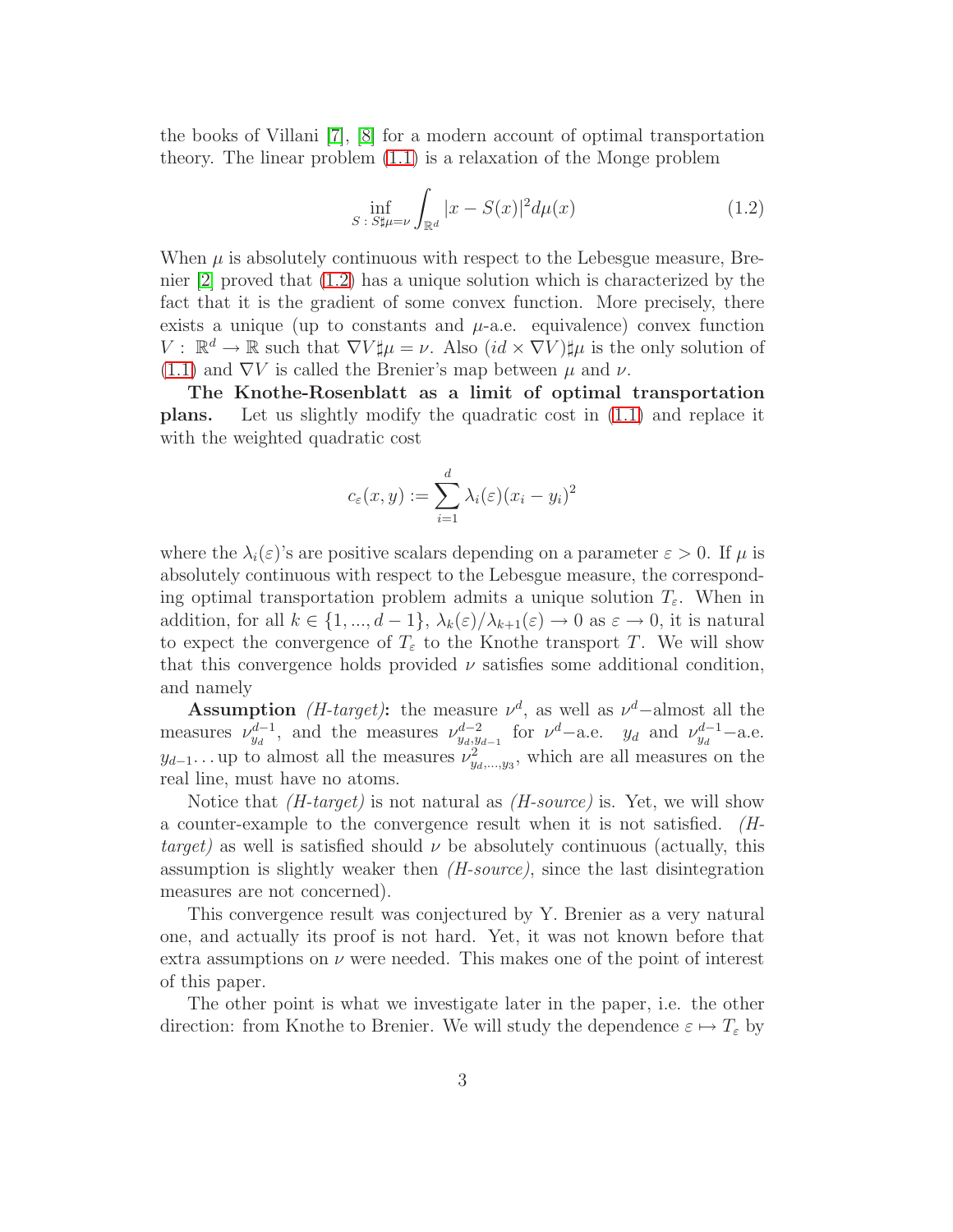means of the evolution with respect to  $\varepsilon$  of the dual variables. This will enable us, to design a numericaly strategy to approximate all the optimal transports  $T_{\varepsilon}$  taking as initial condition the (cheap to compute) Knothe transport T.

An example. To illustrate the problem in a particular case where explicit solutions are available, take  $d = 2$ , and  $\mu$  and  $\nu$  two Gaussian measures where  $\mu = N(0, I_2)$  and  $\nu = N$  $\sqrt{ }$ 0,  $\begin{pmatrix} a & b \\ b & c \end{pmatrix}$ . Take  $\lambda_1 (\varepsilon) = \varepsilon$  and  $\lambda_2 (\varepsilon) = 1$ . Then it can be verified that  $T_{\varepsilon}$  is linear, and that its matrix in the canonical basis of  $\mathbb{R}^2$  is

$$
T_{\varepsilon} = \frac{1}{\sqrt{a\varepsilon^2 + c + 2\varepsilon\sqrt{ac - b^2}}} \begin{pmatrix} a\varepsilon + \sqrt{ac - b^2} & b \\ b\varepsilon & c + \varepsilon\sqrt{ac - b^2} \end{pmatrix}
$$

which converges as  $\varepsilon \to 0$  to  $T =$  $\int \sqrt{a-b^2/c} b/\sqrt{c}$ 0  $\sqrt{c}$  $\setminus$ , which is precisely the matrix of the Knothe transport from  $\mu$  to  $\nu$ 

Organization of the paper. In section [2,](#page-4-0) we show, under suitable assumptions, that the optimal transportation maps for the cost  $c_{\varepsilon}$  converge to Knothe's transport map as the parameter  $\varepsilon$  goes to 0, we will also emphasize that some conditions are to be imposed on  $\nu$  for the convergence to hold. In section [3,](#page-9-0) we show that the evolution of the dual variables in the optimal transportation problem for cost the  $c_{\varepsilon}$  is given by a well-posed ordinary differential equation. Finally in section [4,](#page-16-0) we discretize this equation and give several numerical results.

## <span id="page-4-0"></span>2 Knothe transport as a limit of quadratic optimal transports

<span id="page-4-1"></span>We directly state our first result, whose proof, in the spirit of Γ−convergence developments (see [\[1\]](#page-20-5)), will require several steps.

**Theorem 2.1.** Let  $\mu$  and  $\nu$  be two probability measures on  $\mathbb{R}^d$  satisfying (H*source) and (H-target), respectively, with finite second moments, and*  $\gamma_{\varepsilon}$  *be an optimal transport plan for the costs*  $c_{\varepsilon}(x, y) = \sum_{i=1}^{d} \lambda_i(\varepsilon)(x_i - y_i)^2$ , for some *weights*  $\lambda_k(\varepsilon) > 0$ *. Suppose that for all*  $k \in \{1, ..., d-1\}$ ,  $\lambda_k(\varepsilon)/\lambda_{k+1}(\varepsilon) \to 0$  $as \varepsilon \to 0$ *. Let* T *be the Knothe-Rosenblatt map between*  $\mu$  *and*  $\nu$  *and*  $\gamma_K \in$  $\mathcal{P}(\mathbb{R}^d \times \mathbb{R}^d)$  the associated transport plan (i.e.  $\gamma_K := (id \times T)\sharp \mu$ ). Then  $\gamma_{\varepsilon} \rightharpoonup \gamma_K \text{ as } \varepsilon \to 0.$ 

*Moreover, should the plans*  $\gamma_{\varepsilon}$  *be induced by transport maps*  $T_{\varepsilon}$ *, then these maps would converge to*  $T$  *in*  $L^2(\mu)$  *as*  $\varepsilon \to 0$ *.*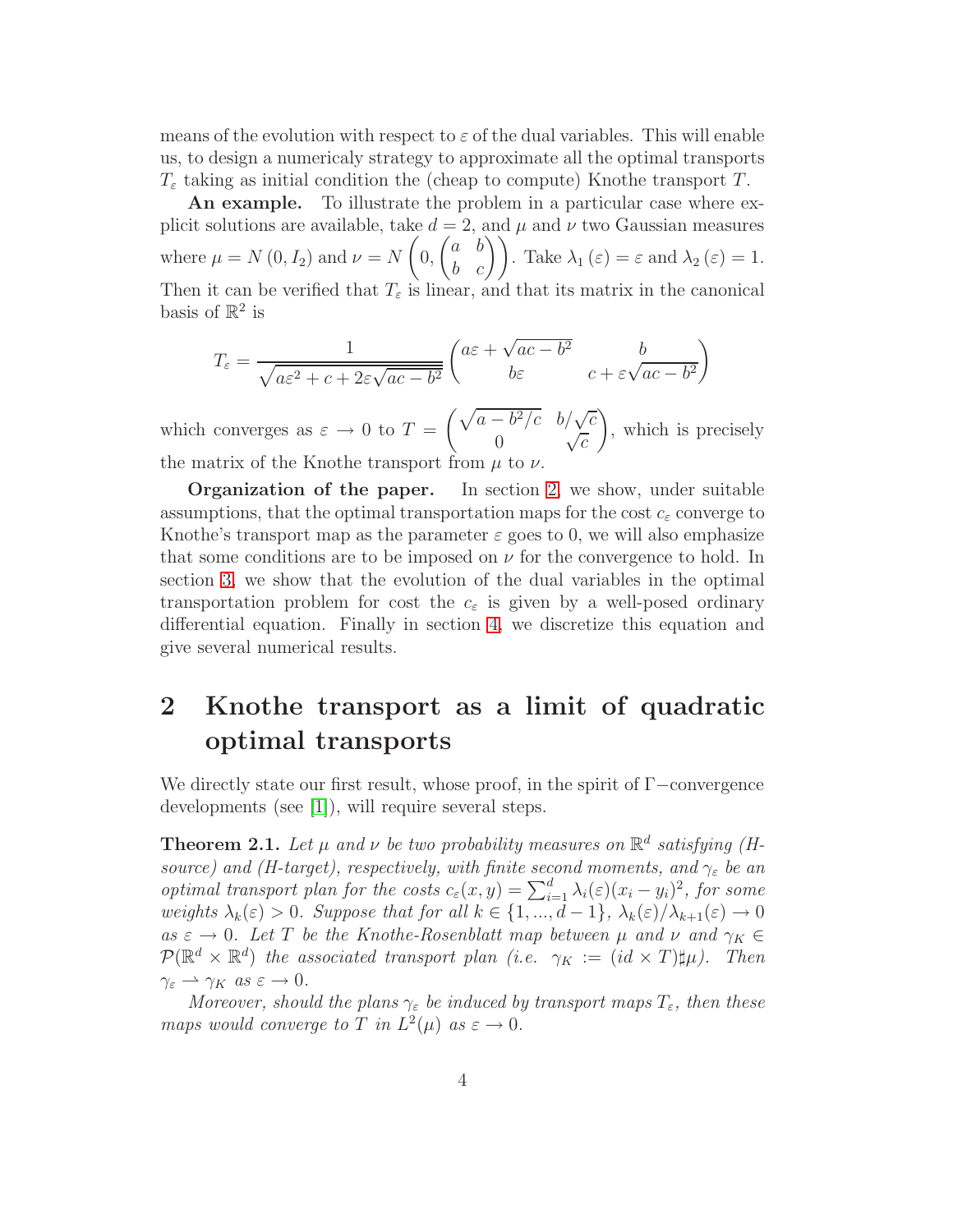*Proof.* Take the plans  $\gamma_{\varepsilon}$  that are optimal for the Brenier-like cost  $c_{\varepsilon}$  given by

$$
c_{\varepsilon}(x,y) = \sum_{i=1}^{d} \lambda_i(\varepsilon)(x_i - y_i)^2
$$

(we suppose for simplicity  $\lambda_d(\varepsilon) = 1$  and  $\lambda_i(\varepsilon)/\lambda_{i+1}(\varepsilon) \to 0$ ). Suppose (which is possible, up to subsequences)  $\gamma_{\varepsilon} \to \gamma$ . We want to prove  $\gamma = \gamma_K$ .

By comparing  $\gamma_{\varepsilon}$  to  $\gamma_K$  and using optimality we first get

<span id="page-5-0"></span>
$$
\int c_{\varepsilon} d\gamma_{\varepsilon} \le \int c_{\varepsilon} d\gamma_K \tag{2.1}
$$

and, passing to the limit as  $\varepsilon \to 0$ , since  $c_{\varepsilon}$  converges locally uniformly to  $c^{(d)}(x, y) = (x_d - y_d)^2$ , we get

$$
\int c^{(d)} d\gamma \le \int c^{(d)} d\gamma_K.
$$

Yet, the function  $c^{(d)}$  only depends on the variables  $x_d$  and  $y_d$  and this shows that the measure  $(\pi_d)_\sharp \gamma$  gets a better result than  $(\pi_d)_\sharp \gamma_K$  with respect to the quadratic cost ( $\pi_d$  being the projection onto the last coordinates, i.e.  $\pi_d(x, y) = (x_d, y_d)$ . Yet, the measure  $\gamma_K$  has been chosen on purpose to get optimality from  $\mu_d$  to  $\nu_d$  with respect to this cost, and the two measures share the same marginals. Moreover, thanks to the assumptions on  $\mu_d$ , this optimal transport plan (which is actually induced by a transport map) is unique. This implies  $(\pi_d)_\sharp \gamma = (\pi_d)_\sharp \gamma_K$ . Let us call  $\gamma^d$  this common measure.

We go back to [\(2.1\)](#page-5-0) and go on by noticing that all the measures  $\gamma_{\varepsilon}$  have the same marginals as  $\gamma_K$  and hence their (separate) projection onto  $x_d$  and  $y_d$  are  $\mu_d$  and  $\nu_d$ , respectively. This implies that  $(\pi_d)_{\sharp} \gamma_{\varepsilon}$  must realize a result which is worse than  $(\pi_d)_\sharp \gamma_K$  as far as the quadratic cost is concerned and consequently we have

$$
\int |x_d - y_d|^2 d(\pi_d)_\sharp \gamma_K(x_d, y_d) + \sum_{i=1}^{d-1} \lambda_i(\varepsilon) \int (x_i - y_i)^2 d\gamma_\varepsilon
$$
  
\n
$$
\leq \int c_\varepsilon d\gamma_\varepsilon \leq \int c_\varepsilon d\gamma_K
$$
  
\n
$$
= \int |x_d - y_d|^2 d(\pi_d)_\sharp \gamma_K(x_d, y_d) + \sum_{i=1}^{d-1} \lambda_i(\varepsilon) \int (x_i - y_i)^2 d\gamma_K,
$$

which implies, by simplifying the common term in  $d(\pi_d)_{\sharp}\gamma_K$ , dividing by  $\lambda_{d-1}(\varepsilon)$  and passing to the limit,

$$
\int c^{(d-1)} d\gamma \le \int c^{(d-1)} d\gamma_K
$$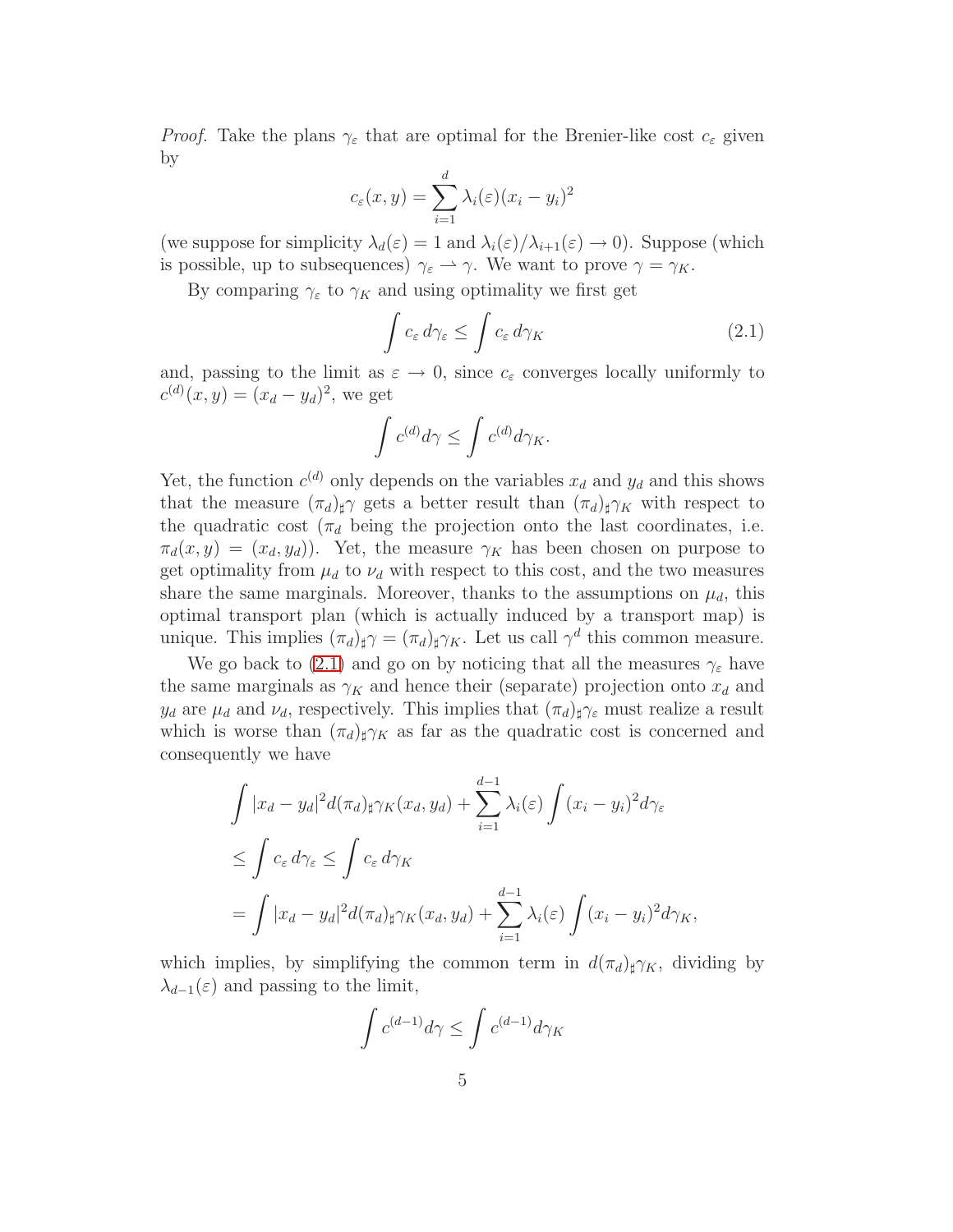(we use the general notation  $c^k(x, y) = |x_k - y_k|^2$ ). We can notice that both integrals depend on the variables  $x_{d-1}$  and  $y_{d-1}$  only. Anyway, we can project onto the variables  $(x_{d-1}, x_d)$  and  $(y_{d-1}, y_d)$  (obtaining measures  $(\pi_{d-1})_{{\sharp}}\gamma$  and  $(\pi_{d-1})_{\sharp}\gamma_K$ ) so that we disintegrate with respect to the measure  $\gamma^d$ . We have

<span id="page-6-0"></span>
$$
\int d\gamma^{d}(x_d, y_d) \int |x_{d-1} - y_{d-1}|^2 d\gamma_{(x_d, y_d)}^{d-1}(x_{d-1}, y_{d-1})
$$
\n
$$
\leq \int d\gamma^{d}(x_d, y_d) \int |x_{d-1} - y_{d-1}|^2 d\gamma_{(x_d, y_d), K}^{d-1}(x_{d-1}, y_{d-1}). \tag{2.2}
$$

It is is sufficient to prove that the measures  $\gamma_{(r,\mu)}^{d-1}$  $\binom{d-1}{(x_d,y_d)}$  share the same marginals on  $x_{d-1}$  and  $y_{d-1}$  as the corresponding  $\gamma_{(x_d,y_d),K}^{d-1}$  to get that their quadratic performance should be worse than the corresponding performance of  $\gamma_{(r,\alpha)}^{d-1}$  $(x_d,y_d),K$ (this is because the Knothe measure has been chosen exactly with the intention of being quadratically optimal on  $(x_{d-1}, y_{d-1})$  once  $x_d$  and  $y_d$  are fixed). Yet,  $(2.2)$  shows that, on average, the result given by the those measures is not worse than the results of the optimal ones. Thus, the two results coincide for almost any pair  $(x_d, y_d)$  and, by uniqueness of the optimal transports (this relies on the assumptions on the measures  $\mu_{x_d}^{d-1}$ ), we get  $\gamma_{(x_d,y_d)}^{d-1} = \gamma_{(x_d,y_d),K}^{d-1}$ . To let this proof work it is sufficient to prove that the projections of the two measures coincide for  $\gamma^d$ -a.e. pair  $(x_d, y_d)$ . For fixed  $(x_d, y_d)$  we would like to prove, for any  $\phi$ 

$$
\int \phi(x_{d-1}) d\gamma_{(x_d, y_d)}^{d-1} = \int \phi(x_{d-1}) d\gamma_{(x_d, y_d), K}^{d-1}
$$

(and to prove an analogous equality for functions of  $y_{d-1}$ ). Since we accept to prove it for a.e. pair  $(x_d, y_d)$ , it is sufficient to prove this equality:

$$
\int d\gamma^d(x_d, y_d) \psi(x_d, y_d) \int \phi(x_{d-1}) d\gamma_{(x_d, y_d)}^{d-1}
$$

$$
= \int d\gamma^d(x_d, y_d) \psi(x_d, y_d) \int \phi(x_{d-1}) d\gamma_{(x_d, y_d), K}^{d-1}
$$

for any  $\phi$  and any  $\psi$ . This means proving

$$
\int \psi(x_d, y_d) \phi(x_{d-1}) d\gamma^{d-1} = \int \psi(x_d, y_d) \phi(x_{d-1}) d\gamma_K^{d-1},
$$

which is not trivial since we only know that the two measures  $\gamma^{d-1}$  and  $\gamma_K^{d-1}$ K have the same marginals with respect to the pairs  $(x_{d-1}, x_d)$ ,  $(y_{d-1}, y_d)$  (since they have the same projections onto x and onto y) and  $(x_d, y_d)$  (since we just proved it). But here there is a function of the three variables  $(x_{d-1}, x_d, y_d)$ .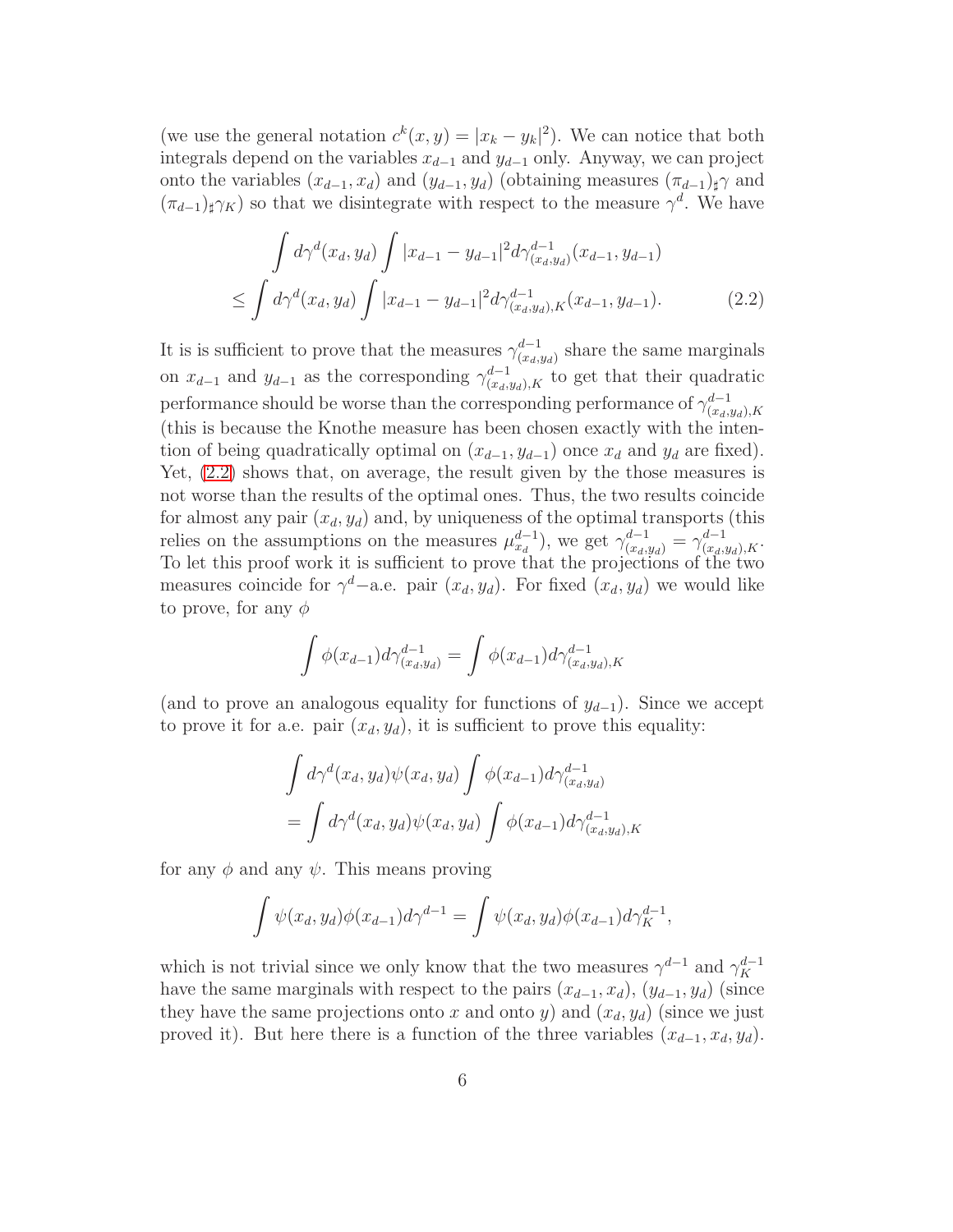Yet, we know that the measure  $\gamma^d$  is concentrated on the set  $y_d = T_d(x_d)$  for a certain map  $T_d$ , and this allows to replace the expression of  $y_d$ , thus getting rid of one variable. This proves that the function  $\psi(x_d, y_d)\phi(x_{d-1})$  is actually a function of  $(x_{d-1}, x_d)$  only, and that equality holds when passing from  $\gamma$ to  $\gamma_K$ . The same can be performed on functions  $\psi(x_d, y_d) \phi(y_{d-1})$  but we have in this case to ensure that we can replace  $x_d$  with a function of  $y_d$ , i.e. that we can invert  $T_d$ . This is possible thanks to the assumption on  $\nu_d$ , since  $T_d$ is the optimal transport from  $\mu_d$  to  $\nu_d$ , but an optimal transport exists in the other direction as well and it gives the same optimal plan (thanks to uniqueness). These facts prove that the measures  $\gamma_{(\tau,i)}^{d-1}$  $_{(x_d,y_d)}^{d-1}$  and  $\gamma_{(x_d,y_d),K}^{d-1}$  have the same marginals and hence, since they are both optimal, they coincide for a.e. pair  $(x_d, y_d)$ . This implies  $\gamma^{d-1} = \gamma_K^{d-1}$ .

Now, it is possible to go on by steps: once we have proven that  $\gamma^h = \gamma^h_K$ , let us take [\(2.1\)](#page-5-0) and estimate all the terms with  $|x_i - y_i|^2$  and  $i \geq h$  thanks to the optimality of  $\gamma_K$ , thus getting

$$
\sum_{i\geq h} \lambda_i(\varepsilon) \int |x_i - y_i|^2 d\gamma_K + \sum_{i=1}^{h-1} \lambda_i(\varepsilon) \int (x_i - y_i)^2 d\gamma_{\varepsilon}
$$
  
\n
$$
\leq \int c_{\varepsilon} d\gamma_{\varepsilon} \leq \int c_{\varepsilon} d\gamma_K
$$
  
\n
$$
= \sum_{i\geq h} \lambda_i(\varepsilon) \int |x_i - y_i|^2 d\gamma_K + \sum_{i=1}^{h-1} \lambda_i(\varepsilon) \int (x_i - y_i)^2 d\gamma_K,
$$

and consequently, by dividing by  $\lambda_{h-1}(\varepsilon)$  and passing to the limit,

$$
\int c^{(h-1)} d\gamma \le \int c^{(h-1)} d\gamma_K.
$$

We disintegrate with respect to  $\gamma^h$  and we act exacly as before: proving that the marginals of the disintegrations coincide is sufficient to prove equality of the measures. Here we will use test-functions fo the form

$$
\psi(x_h,x_{h+1},\ldots,x_d,y_h,y_{h+1},\ldots,y_d)\phi(x_{h-1})
$$

and

$$
\psi(x_h, x_{h+1}, \ldots, x_d, y_h, y_{h+1}, \ldots, y_d) \phi(y_{h-1}).
$$

The same trick as before, i.e. replacing the variables  $y$  with functions of the variables x is again possible. To invert the trick and replace x with y one needs to invert part of Knothe's transport. This is possible since our assumptions imply that all the monotone transports we get are invertible.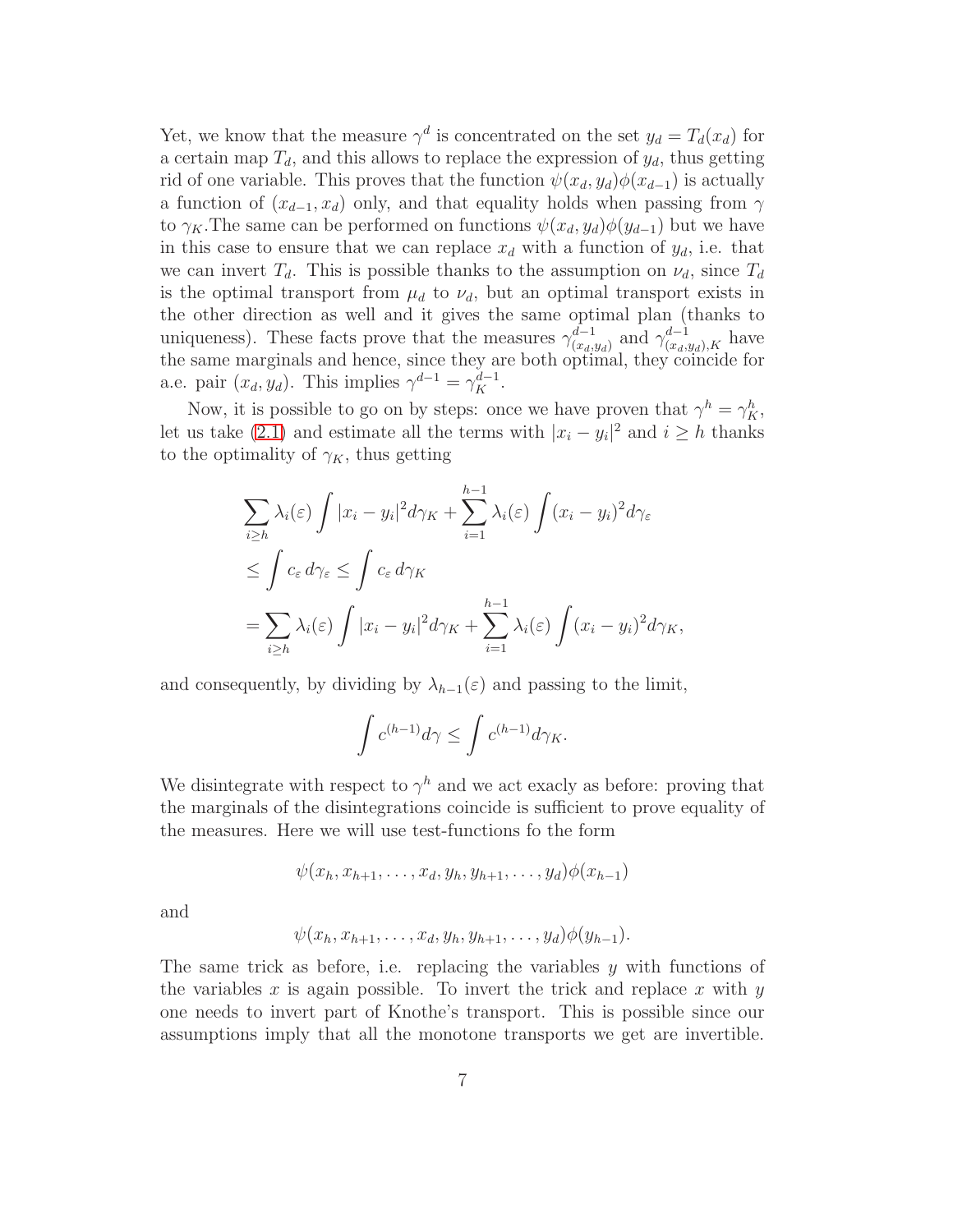In the end we get, as before,  $\gamma^{h-1} = \gamma_K^{h-1}$ . This procedure may go on up to  $h = 2$ , thus arriving at  $\gamma = \gamma_K$ .

We have now proven  $\gamma_{\varepsilon} \to \gamma_K$ . Yet, if all these transport plans come from transport maps, it is well known that  $(T_\varepsilon \times id)_{\sharp} \mu \rightharpoonup (T \times id)_{\sharp} \mu$  implies  $T_{\varepsilon} \to T$  in  $L^p(\mu)$ , for any  $p > 1$ , as far as  $T_{\varepsilon}$  is bounded in  $L^p(\mu)$ . Actually, weak convergence is a simple consequence of boundedness: to go on, we can look at Young's measures. The assumption (the limit is a transport map as well) exactly means that all the Young measures are dirac masses, which implies strong convergence. In particular we get  $L^2(\mu)$  convergence and  $\mu$ -a.e. convergence on a subsequence.  $\Box$ 

Let us remark here that if instead of considering the quadratic cost  $c_{\epsilon}$ , one considers the more general separable cost

$$
c_{\varepsilon}(x,y) := \sum_{i=1}^{d} \lambda_i(\varepsilon) c_i(x_i - y_i)
$$

where each  $c_i$  is a smooth strictly convex function (with suitable growth), then the previous convergence proof carries over.

A counterexample when the measures have atoms We now show that interestingly, and perhaps counterintuitively, the hypothesis of absence of atoms in theorem [2.1](#page-4-1) is necessary not only for  $\mu$ , but also for  $\nu$ . We propose a very simple example in  $\mathbb{R}^2$  where  $\mu$  is absolutely continuous with respect to the Lebesgue measure but  $\nu$  does not satisfy *(H-target)*, and we show that the conclusion of theorem [2.1](#page-4-1) fails to hold. On the square  $\Omega := [-1, 1] \times [-1, 1]$ , define  $\mu$  such that  $\mu(dx) = 1_{\{x_1x_2 \leq 0\}} dx/2$  so that the measure  $\mu$  is uniformly spread on the upper left and the lower right quadrants, and  $\nu = \mathcal{H}^1_{|S}/2$ , being S the segment  $[-1, 1] \times \{0\}.$ 

The Knothe-Rosenblatt map is easily computed as  $(y_1, y_2) = T(x) :=$  $(2(x_1 + sgn(x_2)), 0)$ . The solution of any symmetric transportation problem with  $\lambda^{\varepsilon} = (\varepsilon, 1)$  is  $(y_1, y_2) = T^0(x) := (x_1, 0)$  (no transport may do better than this one, which projects on the support of  $\nu$ ). Therefore, in this example the optimal transportation maps fail to tend to the Knothe-Rosenblatt map. The reason is the atom in the measure  $\nu^2 = \delta_0$ .

Convergence even with atoms The convergence result of theorem [2.1](#page-4-1) requires the absence of atoms in the projections of  $\nu$ . This is obviously not the case if  $\nu$  itself is purely atomic! Yet, this will precisely be the case we will consider in the algorithm we propose in the sequel. The same proof may be extended to this case under the following assumption. Keep the same assumptions on  $\mu$  but suppose that  $\nu$  is concentrated on a set S with the property

$$
y, z \in S, \quad y \neq z \Rightarrow y_d \neq z_d.
$$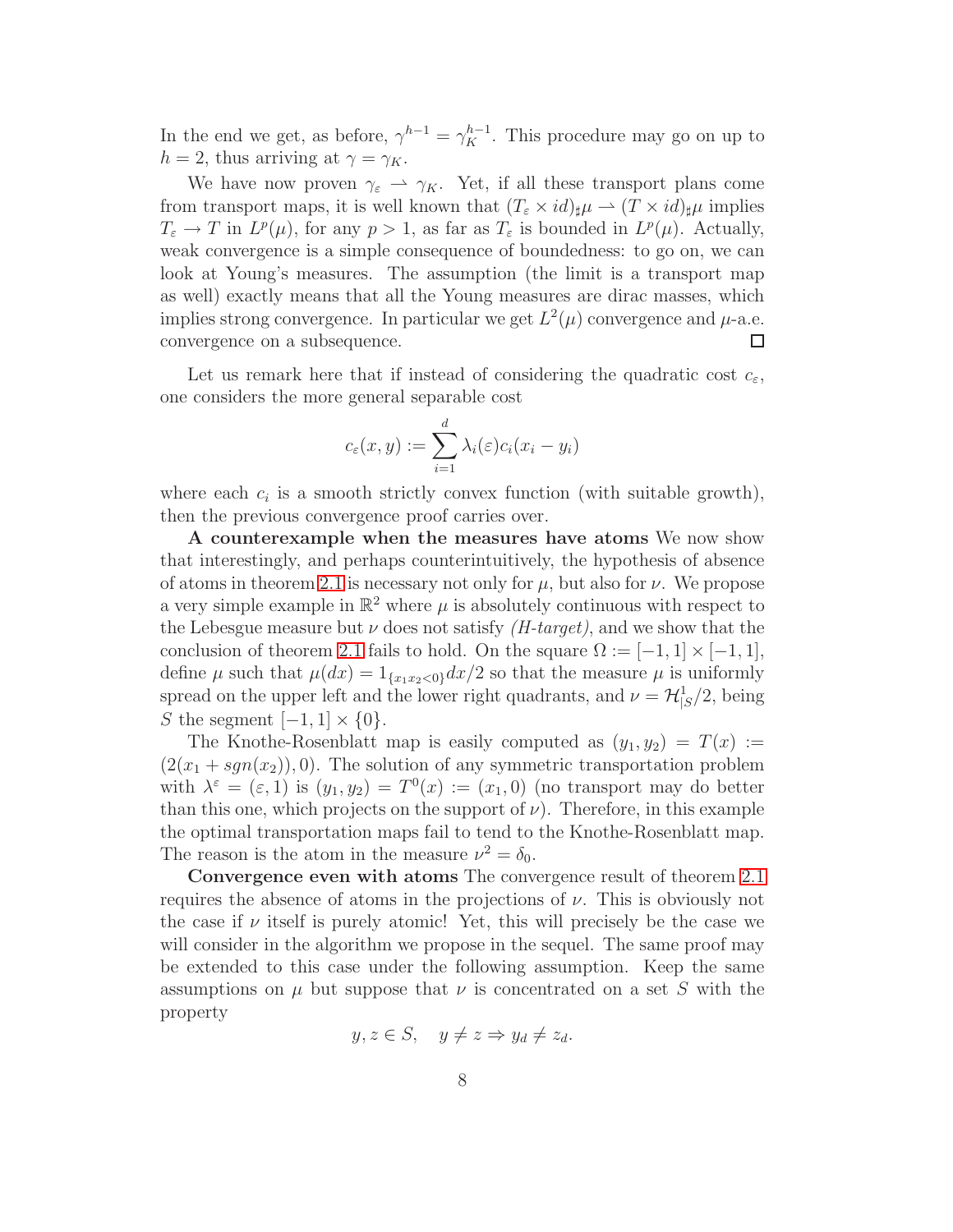This means that, if we restrict ourselves to  $S$ , then all the variables  $y_i$  for  $i < d$  are actually a function of the last variable  $y_d$ . This is particularly useful when  $\nu$  is purely atomic, concentrated on a finite (or countable) set of points with different  $y_d$  components.

Just come back to the proof. The equality

$$
\int d\gamma^d(x_d, y_d) \psi(x_d, y_d) \int \phi(x_{d-1}) d\gamma_{(x_d, y_d)}^{d-1}
$$

$$
= \int d\gamma^d(x_d, y_d) \psi(x_d, y_d) \int \phi(x_{d-1}) d\gamma_{(x_d, y_d), K}^{d-1}
$$

only relied on  $y_d$  being a function of  $x_d$ , which is still true. The other equality, namely

$$
\int d\gamma^d(x_d, y_d) \psi(x_d, y_d) \int \phi(y_{d-1}) d\gamma_{(x_d, y_d)}^{d-1}
$$

$$
= \int d\gamma^d(x_d, y_d) \psi(x_d, y_d) \int \phi(y_{d-1}) d\gamma_{(x_d, y_d), K}^{d-1}
$$

gives some extra troubles. It is not any more true that  $x_d$  is a function of  $y_d$ . Yet, it is true that  $y_{d-1}$  is a function of  $y_d$  and this allows us to reduce the expression to functions of  $(x_d, y_d)$  only, which is sufficient to get equality. The same procedure may be performed at subsequent steps as well.

### <span id="page-9-0"></span>3 An ODE for the dual variables

In this section, we consider for simplicity the case  $d = 2$  (although our method extends to higher dimensions),  $\mu$  uniform on some convex polyhedron  $\Omega$  (for the sake of simplicity we will assume  $|\Omega| = 1$ ) and  $\nu = \frac{1}{\Delta}$  $\frac{1}{N} \sum_{i=1}^{N} \delta_{y_i}$  where all the points  $y_i \in \Omega$  have a different second coordinate  $y_i^{(2)}$  $e^{(2)}$ . For every  $\varepsilon \geq 0$ , let  $A_{\varepsilon}$  be the diagonal  $2 \times 2$  matrix with diagonal entries  $(\varepsilon, 1)$  and let  $c_{\varepsilon}$  be the quadratic cost defined by  $c_{\varepsilon}(x, y) = A_{\varepsilon}(x - y)(x - y)$ . We are interested in solving the family of optimal transportation problems

<span id="page-9-1"></span>
$$
\inf_{\pi \in \Gamma(\mu,\nu)} \int_{\mathbb{R}^d \times \mathbb{R}^d} c_{\varepsilon}(x,y) d\pi(x,y) \tag{3.1}
$$

for all values of the parameter  $\varepsilon \in [0,1]$ . It is well-known, that  $(3.1)$  can be conveniently solved by the dual problem formulated in terms of prices:

<span id="page-9-2"></span>
$$
\sup_{p} \Phi(p,\varepsilon) := \frac{1}{N} \sum_{i=1}^{N} p_i + \int_{\Omega} p_{\varepsilon}^{*}(x) dx, \tag{3.2}
$$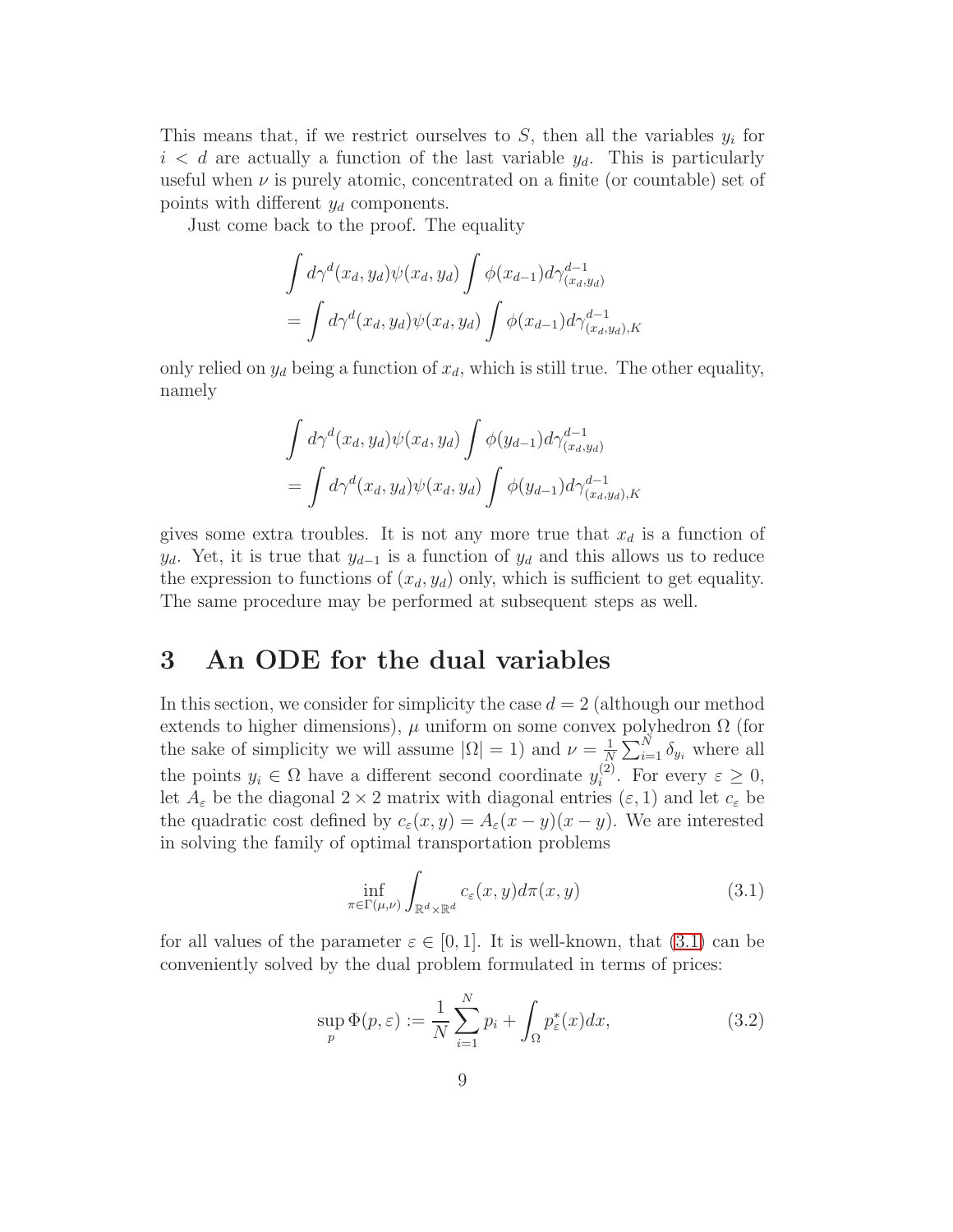where  $p_{\varepsilon}^*(x) = \min_i \{c_{\varepsilon}(x, y_i) - p_i\}$  and we impose as a normalization  $p_1 = 0$ . For each  $\varepsilon$ , there is a unique maximizer  $p(\varepsilon)$ . For each  $(p, \varepsilon)$  we define  $C(p,\varepsilon)_i = \{x \in \Omega : \inf_j c_\varepsilon(x,y_j) - p_j = c_\varepsilon(x,y_i) - p_i\}.$  It is easy to check that  $\Phi_{\varepsilon} := \Phi(., \varepsilon)$  is concave differentiable and that the gradient of  $\Phi_{\varepsilon}$  is given by

$$
\frac{\partial \Phi_{\varepsilon}}{\partial p_i}(p) = \frac{1}{N} - |C(p, \varepsilon)_i|.
$$

By concavity of  $\Phi_{\varepsilon}$ , the solution  $p(\varepsilon)$  of [\(3.2\)](#page-9-2) is characterized by the equation  $\nabla \Phi_{\varepsilon}(p(\varepsilon)) = 0$ . The optimal transportation between  $\mu$  and  $\nu$  for the cost  $c_{\varepsilon}$ is then the piecewise map taking value  $y_i$  in the cell  $C(p(\varepsilon), \varepsilon)$ , Our aim is to charcacterize the evolution of  $p(\varepsilon)$  as  $\varepsilon$  varies. Formally, differentiating the optimality condition  $\nabla \Phi(p(\varepsilon), \varepsilon) = 0$ , we obtain a differential equation for the evolution of  $p(\varepsilon)$ :

<span id="page-10-0"></span>
$$
\frac{\partial}{\partial \varepsilon} \nabla_p \Phi(p(\varepsilon), \varepsilon) + D_{p,p}^2 \Phi(p(\varepsilon), \varepsilon) \cdot \frac{dp}{d\varepsilon}(\varepsilon) = 0.
$$
\n(3.3)

Our aim now is to show that the equation [\(3.3\)](#page-10-0) is well-posed starting with the initial condition  $p(0)$  (corresponding to horizontal cells of area  $1/N$ ); this will involve computing the second derivatives of  $\Phi$  in [\(3.3\)](#page-10-0), proving their Lipschitz behavior as well as obtaining a negative bound on the larger eigenvalue of the negative semidefinite matrix  $D^2_{p,p}\Phi$ .

The price vector  $p(\varepsilon)$ , along the evolution, will always be such that all the areas  $|C(p, \varepsilon)_i|$  are equal (and are equal to  $1/N$ ). Yet, we need to prove that the differential equation is well posed and we will set it in an open set,

<span id="page-10-1"></span>
$$
\mathcal{O} = \left\{ (p, \varepsilon) : \frac{1}{2N} < |C(p, \varepsilon)_i| < \frac{2}{N} \text{ for every } i \right\}. \tag{3.4}
$$

The initial datum of the equation will be such that  $|C(p(0), 0)_i| = 1/N$  and we will look at the solution only up to the first moment where it exits  $\mathcal{O}$ . Yet inside the set it will be well-posed and it will imply conservation of the areas. Hence we will never exit  $\mathcal{O}$ .

All the quantities we are interested in depend on the position of the vertices of the cells  $C(p, \varepsilon)_i$ , which are all polygons. Let us call  $x(p, \varepsilon)_{i,j}^{\pm}$  the two extremal points of the common boundary between  $C(p, \varepsilon)_i$  and  $C(p, \varepsilon)_j$ , that we call  $D(\varepsilon, p)_{i,j}$  (if such a common boundary exists; should it be a single point we consider the two points as coinciding). Each one of this points is obtained as the intersection of at least this common boundary with another one, or with the boundary of  $\Omega$  (which is supposed to be a polygon as well, so that in the neighbourhood of almost any point locally the boundary is a line). We want to investigate the dependence of these points with respect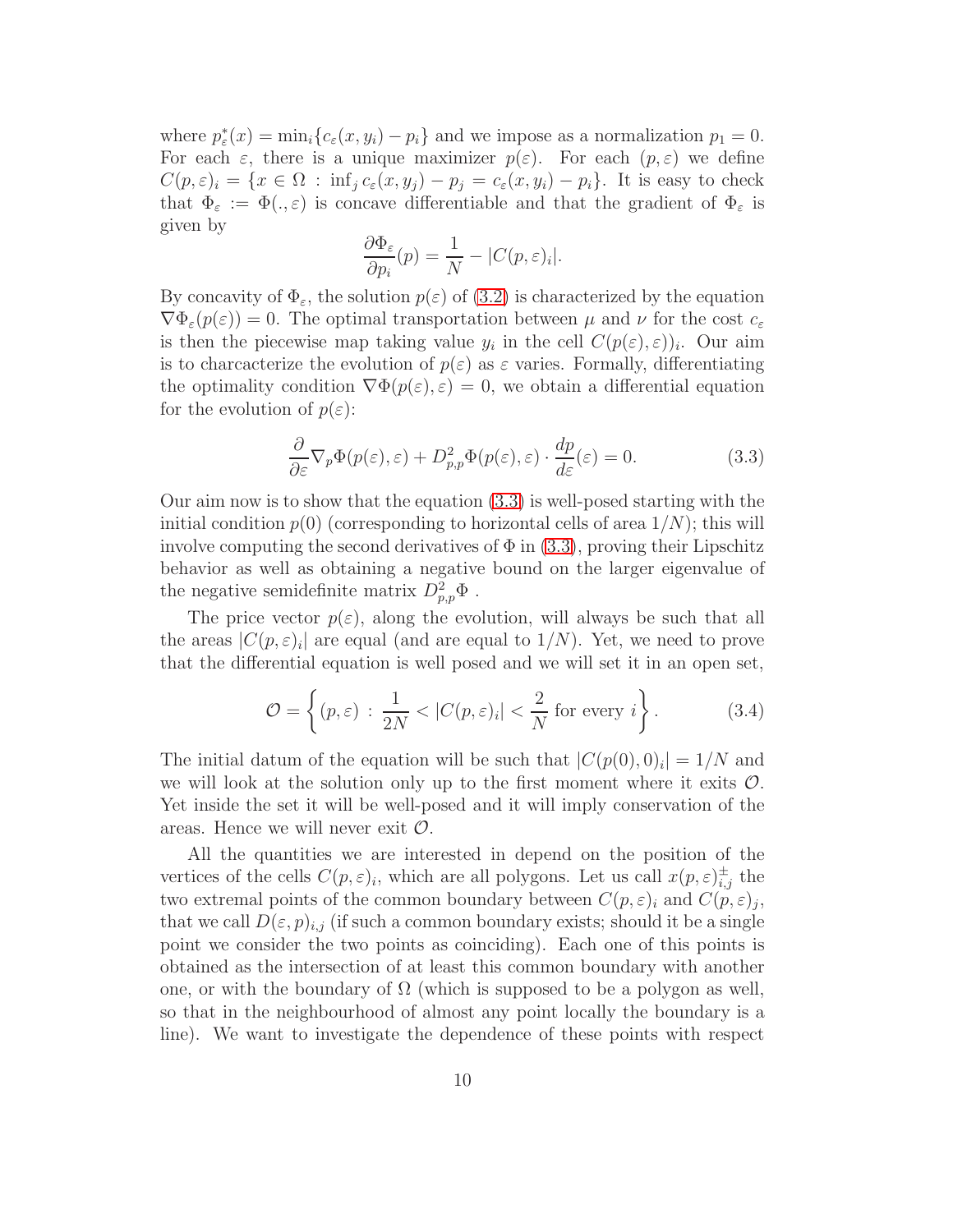to  $(p, \varepsilon)$  and prove that this dependence is Lipschitz. Notice that each point  $x(p, \varepsilon)_{i,j}^{\pm}$  is not defined for any value of  $(p, \varepsilon)$  but only on a certain (closed) subset of the space  $\mathbb{R}^N \times (0,1)$ .

**Lemma 3.1.** The positions of the vertices  $x(p, \varepsilon)_{i,j}^{\pm}$  depend in a Lipschitz *way on*  $p$  *and*  $\varepsilon$ .

*Proof.* Locally it is true that the same point  $x(p, \varepsilon)_{i,j}^{\pm}$  is defined either by a system of equations

$$
\begin{cases}\nA_{\varepsilon}(x-y_i)(x-y_i) - p_i = A_{\varepsilon}(x-y_j)(x-y_j) - p_j, \\
A_{\varepsilon}(x-y_i)(x-y_i) - p_i = A_{\varepsilon}(x-y_h)(x-y_h) - p_h\n\end{cases}
$$
\n(3.5)

in the case of a point on the intersection of two common boundaries, or by a system

$$
\begin{cases} A_{\varepsilon}(x - y_i)(x - y_i) - p_i = A_{\varepsilon}(x - y_j)(x - y_j) - p_j, \\ Lx = l_0 \end{cases}
$$
 (3.6)

in the case of intersection with the boundary  $\partial\Omega$  (locally being given by the equation  $Lx = l_0$ ). The first system, after simplifying, reads as

<span id="page-11-0"></span>
$$
\begin{cases}\n2A_{\varepsilon}(y_j - y_i)(x) = A_{\varepsilon}(y_j)(y_j) - A_{\varepsilon}(y_i)(y_i) - p_j + p_i, \\
2A_{\varepsilon}(y_h - y_i)(x) = A_{\varepsilon}(y_h)(y_h) - A_{\varepsilon}(y_i)(y_i) - p_h + p_i,\n\end{cases}
$$
\n(3.7)

and the second as well may be simplified the same way. This means that they are of the form  $\mathcal{L}(\lambda) = \mathbf{r} \mathbf{r} \mathcal{L}(\lambda)$ 

$$
M(\varepsilon)x = V(\varepsilon, p)
$$

for a matrix  $M(\varepsilon)$  which reads, in usual coordinates,

$$
M(\varepsilon) = \begin{pmatrix} \varepsilon(y_j^{(1)} - y_i^{(1)}) & y_j^{(2)} - y_i^{(2)} \\ \varepsilon(y_h^{(1)} - y_i^{(1)}) & y_h^{(2)} - y_i^{(2)} \end{pmatrix}
$$
 in the first case and  

$$
M(\varepsilon) = \begin{pmatrix} \varepsilon(y_j^{(1)} - y_i^{(1)}) & y_j^{(2)} - y_i^{(2)} \\ l_1 & l_2 \end{pmatrix}
$$
 in the second.

The vector  $V(\varepsilon, p)$  is obtained regarding the right hand sides of the system, as in [\(3.7\)](#page-11-0). Both M and V depend Lipschitzly on  $(\varepsilon, p)$ , with uniformly bounded Lipschitz constants. Hence, to check that the dependence of  $x$  on  $(\varepsilon, p)$  is Lipschitz, we only need to bound (away from zero) det  $M(\varepsilon)$ . The determinant of a  $2 \times 2$  matrix is given by the product of the modulus of the two vector composing its lines, times the sinus of the angle between them.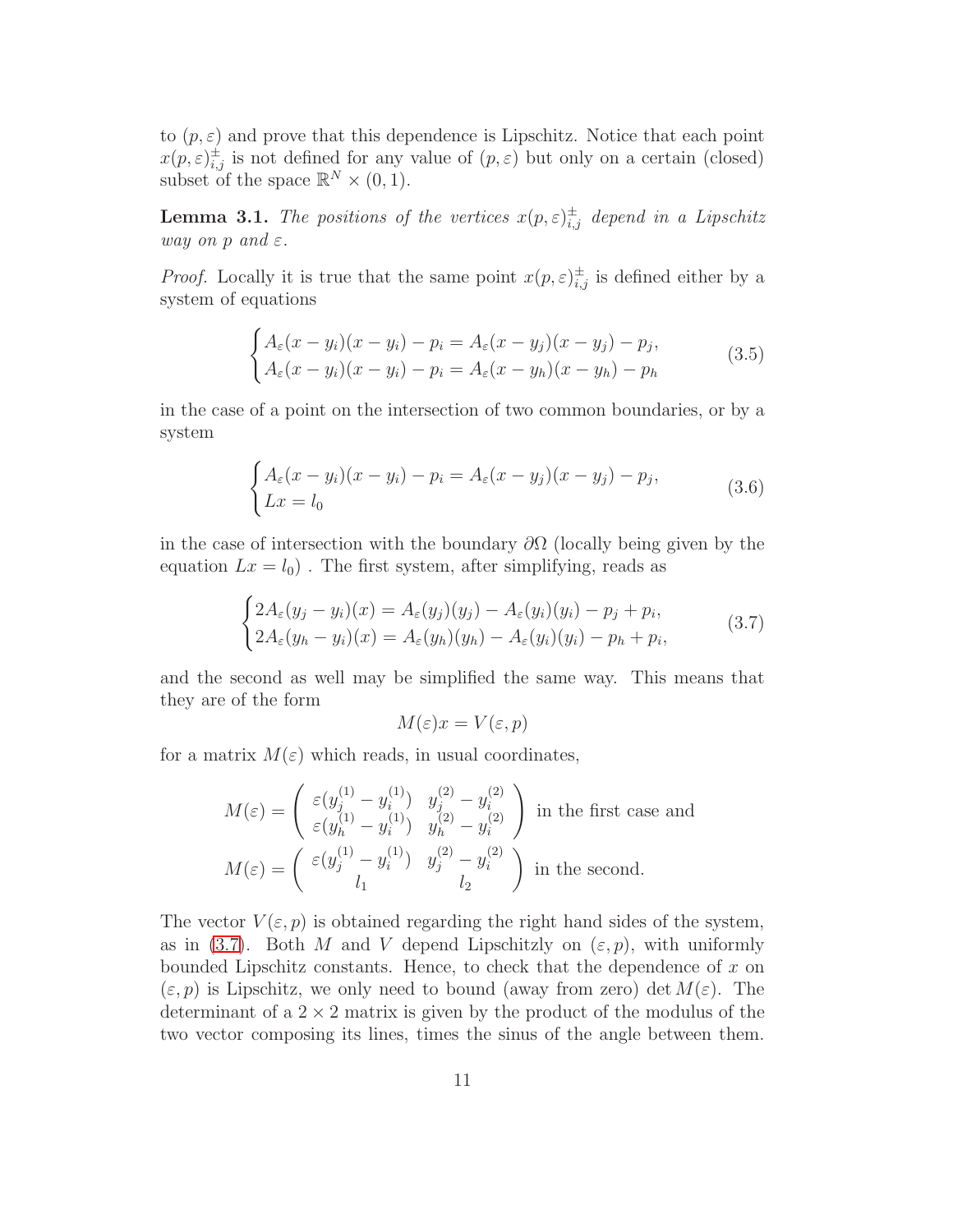In the first case the vectors are  $A_{\varepsilon}(y_j - y_i)$  and  $A_{\varepsilon}(y_h - y_i)$ , while in the second they are  $A_{\varepsilon}(y_j - y_i)$  and  $l = (l_1, l_2)$ . In both cases they are the normal vectors to the sides of the cell we are considering. This implies, thanks to the lower bound on the areas of the cells, that the angles between these vectors may not be too small. Actually, since  $\Omega$  is bounded and the cells are convex, the area of each cell is smaller than  $(\text{diam}\Omega)^2 \sin \alpha/2$ ,  $\alpha$  being any angle between two neighbour sides. This implies a lower bound on  $\sin \alpha$ . The lower bound on the moduli comes from the fact that the vectors l are chosen with modulus one and the modulus of  $A_{\varepsilon}(y_j - y_i)$  is always greater than its vertical component, which is  $y_j^{(2)} - y_i^{(2)}$  $i^{(2)}$ , which is supposed different from zero for any pair  $(i, j)$ . Notice that in the first case the matrix has  $\varepsilon$ in the determinant, even if we proved a lower bound on such a determinant, independent on  $\varepsilon$ : this agrees with the fact that actually, this kind of crossing (between two common boundaries of two cells) will only happen for  $\varepsilon \geq \varepsilon_0$ (for  $\varepsilon < \varepsilon_0$  we only have almost horizontal strips crossing non-horizontal sides of  $(2)$ .  $\Box$ 

Lemma 3.2. *The function* Φ *admits pure second derivatives with respect to* p *and mixed second derivatives with respect to* p *and* ε*, and these second derivatives are Lipschitz continuous.*

*Proof.* We have proven that the positions of the points  $x(p, \varepsilon)_{i,j}^{\pm}$  depend Lipschitzly, with uniformly bounded Lipschitz constants, on  $p$  and  $\varepsilon$ . Since the volumes of the cells  $C(p, \varepsilon)$  are Lipschitz functions of these points, this implies that  $\nabla_p \Phi$  is  $C^{0,1}$ . Hence it admits derivatives almost everywhere and we can compute them in the following way.

The derivative of a volume of a polygonal cell is given, side by side, by the length of the side times the average of the components which are normal to such a side of the two derivatives  $\dot{x}(p, \varepsilon)_{i,j}^+$  and  $\dot{x}(p, \varepsilon)_{i,j}^-$  (the other terms - which are mainly the terms at the corners - are of higher order). The equation of the side  $D(\varepsilon, p)_{i,j}$  is, as we know,

<span id="page-12-0"></span>
$$
2A_{\varepsilon}(y_j - y_i)(x) = A_{\varepsilon}(y_j)(y_j) - A_{\varepsilon}(y_i)(y_i) - p_j + p_i \tag{3.8}
$$

and the normal unit vector to the side is

$$
n = \frac{A_{\varepsilon}(y_j - y_i)}{|A_{\varepsilon}(y_j - y_i)|}.
$$

Let us start from the derivatives of the cell  $C(p, \varepsilon)$  with respect to a variable  $p_j$  with  $j \neq i$ . We differentiate [\(3.8\)](#page-12-0) with respect to  $p_j$  and we get

$$
2A_{\varepsilon}(y_j - y_i)(\dot{x}) = -1.
$$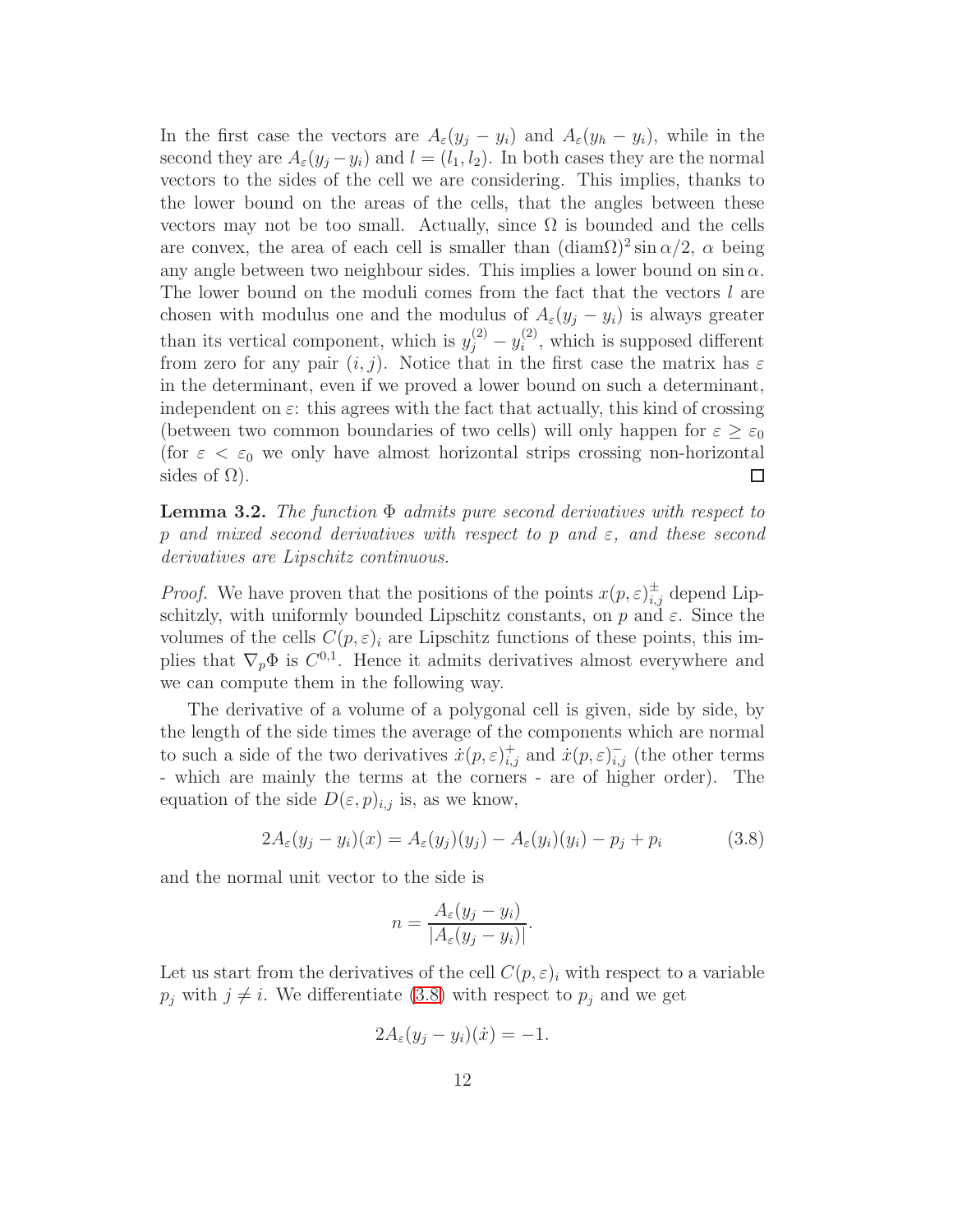This formula only works for  $x = x(p, \varepsilon)_{i,j}^+$  and  $x = x(p, \varepsilon)_{i,j}^-$ . Obviously it ony works where they are differentiable, i.e. almost everywhere. Hence the derivative, by summing up and rescaling the normal vector, is given by

<span id="page-13-0"></span>
$$
\frac{\partial |C(p,\varepsilon)_i|}{\partial p_j} = -\frac{l_{i,j}}{2|A_{\varepsilon}(y_j - y_i)|},\tag{3.9}
$$

where  $l_{i,j}$  is the length of  $D(\varepsilon, p)_{i,j}$ .

As far as the derivative with respect to  $p_i$  is concerned, it is not difficult to check that we have (by summing up the results on every side)

<span id="page-13-1"></span>
$$
\frac{\partial |C(p,\varepsilon)_i|}{\partial p_i} = \sum_j \frac{l_{i,j}}{2|A_\varepsilon(y_j - y_i)|},\tag{3.10}
$$

where the sum is performed on all the indices j such that the cell  $C(p, \varepsilon)_j$  is in contact with the cell  $C(p, \varepsilon)_i$ .

Automatically, since these derivatives only depend on the values of  $l_{i,j}$ , which depend in a Lipschitz manner on the positions of  $x = x(p, \varepsilon)_{i,j}^{\pm}$ , they are Lipschitz as well. This proves that  $\Phi_{\varepsilon}$  is actually  $C^{2,1}$  and that these derivatives are well defined and admit the previous expressions [\(3.9\)](#page-13-0)-[\(3.10\)](#page-13-1) everywhere.

The computation of the derivatives with respect to  $\varepsilon$  is a bit trickier. We derive again [\(3.8\)](#page-12-0), but with respect to  $\varepsilon$ . Since  $dA_{\varepsilon}/d\varepsilon = B$ , we get

$$
2A_{\varepsilon}(y_j - y_i)(\dot{x}) = -2B(y_j - y_i)(x) + B(y_j)(y_j) - B(y_i)(y_i)
$$
  
= 
$$
2B(y_j - y_i) \left( \frac{y_j + y_i}{2} - x \right).
$$

Then we renormalize the normal vector, sum up the results for  $x = x(p, \varepsilon)_{i,j}^+$ and  $x = x(p, \varepsilon)_{i,j}^-$ , multiply by the lengths and sum up the results for all the sides, and get

<span id="page-13-2"></span>
$$
\frac{\partial |C(p,\varepsilon)_i|}{\partial \varepsilon} = \sum_j l_{i,j} \frac{B(y_j - y_i)(y_j + y_i - x(p,\varepsilon)_{i,j}^+ - x(p,\varepsilon)_{i,j}^-)}{2|A_\varepsilon(y_j - y_i)|}.\tag{3.11}
$$

In this case as well the result is Lipschitz in  $(p, \varepsilon)$  and hence  $\nabla_p \Phi$  is differentiable everywhere with respect to  $\varepsilon$ , with Lipschitz derivative.

We can come now back to the evolution of  $p = p(\varepsilon)$  and consider again the differential equation [\(3.3\)](#page-10-0). To solve this equation we need to prove that the matrix  $D_{p,p}^2 \Phi$  is actually invertible (for numerical purpose, we will also

 $\Box$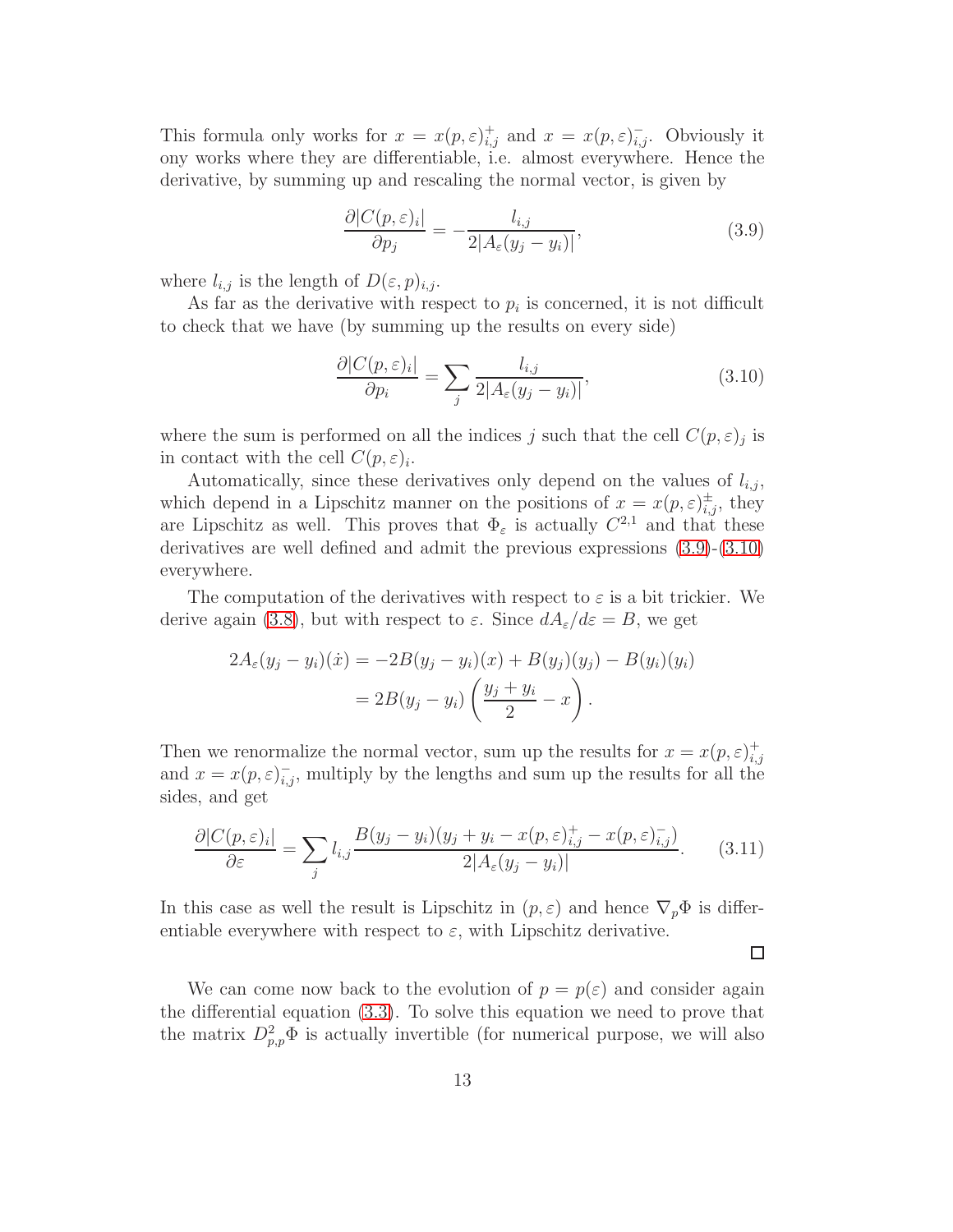need to bound its eigenvalues away from zero). It is important to recall that we look at the evolution of the vector  $p = (p_2, \ldots, p_N)$ , since we may assume  $p_1(\varepsilon) = 0$  for all  $\varepsilon$ . Hence, we will not look at the entries 1 in the vectors or the matrices. The matrix we consider is  $M := -(D_{p,p}^2 \Phi)_{i,j=2,\dots,N}$  has the following properties:

- on each line, outside the diagonal we have negative terms  $M_{i,j}$  =  $-\frac{l_{i,j}}{2|A_{\varepsilon}(y_j)}$  $\frac{\iota_{i,j}}{2|A_{\varepsilon}(y_j-y_i)|};$
- each element on the diagonal is the sum of minus all the others on the same line (hence it is positive), and possibly of the term which should be in the same line at the first column;
- an entry  $(i, j)$  of the matrix is non-zero if and only if the cells  $C(p, \varepsilon)_i$ and  $C(p, \varepsilon)_j$  share a common boundary with positive length;
- in particular, for any pair  $(i, j)$ , even if the entry at place  $(i, j)$  is zero, it is possible to find a path  $i = i_0, i_1, i_2, \ldots, i_k = j$  so that the matrix has non-zero values at all the positions  $(i_h, i_{h+1});$
- the total of the entries of the first column (the one which is not present in the matrix) is strictly positive.

<span id="page-14-0"></span>The invertibility of  $M$  is ensured by the following:

Lemma 3.3. *Let the matrix* M *satisfy the following properties*

\n- (H1) for all 
$$
i, \quad M_{i,i} \geq \sum_{j \neq i} |M_{i,j}|,
$$
\n- (H2) there exists  $i$  such that  $M_{i,i} > \sum_{j \neq i} |M_{i,j}|,$
\n- (H3) for any pair  $(i, j)$  there is a sequence  $i_0, i_1, i_2, \ldots, i_k$  with  $i_1 = i, i_k = j, \text{ and } M_{i_h, i_{h+1}} \neq 0.$
\n

*then* M *is invertible.*

*Proof.* Let  $x \in \text{Ker}(M)$  and let  $\overline{i}$  be an index such that  $|x_i|$  is maximal. We may suppose for simplicity that  $x_{\overline{i}}$  is positive. Then we have

$$
0 = M_{\bar{i},\bar{i}} x_{\bar{i}} - \sum_{j} M_{\bar{i},j} x_j \ge M_{\bar{i},\bar{i}} x_{\bar{i}} - \sum_{j} M_{\bar{i},j} x_{\bar{i}} = x_{\bar{i}} \left( M_{\bar{i},\bar{i}} - \sum_{j} M_{\bar{i},j} \right) \ge 0.
$$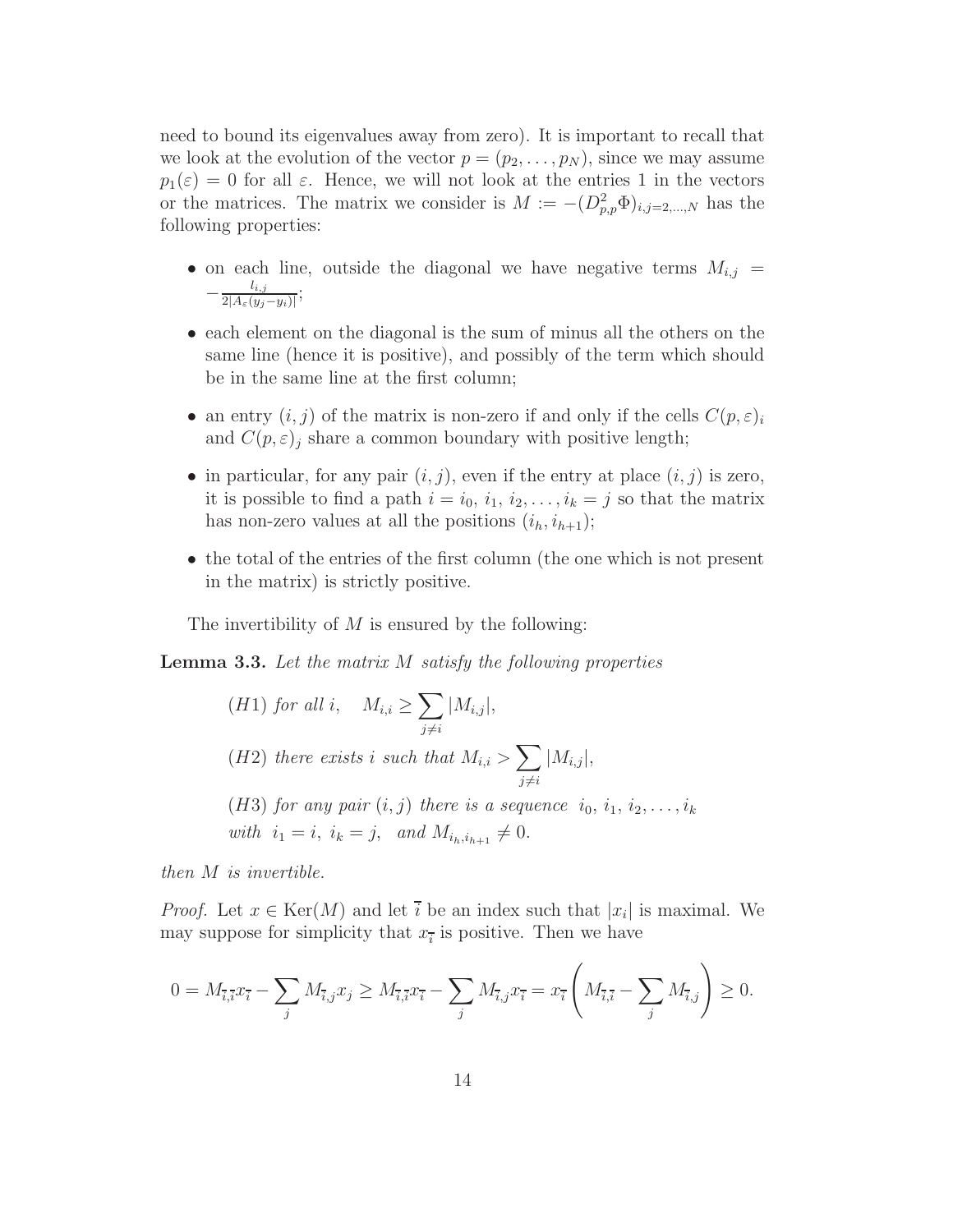This implies that all inequalities are equalities and in particular  $x_j = x_{\overline{i}}$ whenever  $M_{\overline{i},j} \neq 0$ . Hence, the entries of x on all the indices which are "neighbours" of  $\overline{i}$  equal  $x_{\overline{i}}$  (and they are maximal as well). This allows to repeat the argument replacing  $\overline{i}$  with another maximizing index j and so on... since any index is connected by a chain of neighbours to  $\overline{i}$ , we get that all the entries are equal. But this implies that the vector in the kernel we selected must be a multiple of the vector  $(1, 1, \ldots, 1)$ . Yet, this vector is not in the kernel since the sum of the elements on each line is not zero for all lines, by assumption  $(H2)$ . This proves that M is invertible. □

Finding a lower bound for the modulus of the eigenvalues of M, i.e. quantifying its inversibility is not straightforward. Indeed, the properties  $(H1)$ ,  $(H2)$ ,  $(H3)$  are not sufficient to get this bound, even if we fix the norm of the remainding column as the following counter-example shows. The determinant of the matrices

$$
M_{\varepsilon} = \begin{pmatrix} 1 & -\varepsilon & 0 \\ -\varepsilon & 1 & -(1-\varepsilon) \\ 0 & -(1-\varepsilon) & 1 \end{pmatrix}
$$

is  $2\varepsilon(1-\varepsilon) \to 0$ , which implies that some eigenvalue as well goes to 0.

We will obtain a positive lower bound by a compactness argument, but we will use something stronger than simply assumptions  $(H1)$ ,  $(H2)$ ,  $(H3)$ . The idea is that assumption  $(H3)$  is not closed, but it stays closed when we replace it with the stronger condition of the matrix being associated to a partition (as is the case for  $M = -D_{p,p}^2\Phi$ ). In this case if one connection degenerates (i.e. a common boundary reduces to a point), some other connections will play the role.

Lemma 3.4. *There is a positive uniform lower bound on the least eigenvalue of any matrix* M *associated to the cell partition corresponding to a pair*  $(p, \varepsilon) \in \mathcal{O}$ .

*Proof.* The proof will be obtained by contradiction. To this aim, take a sequence of partitions of  $\Omega$  into sets  $(\Omega_i^n)_{i=1,\dots,N}$ . We assume these sets to be convex polygons with a bounded number of sides. This is the case for the cells associated to pairs  $(p, \varepsilon)$ . We also know that their areas are always bounded between  $1/2N$  and  $2/N$ . These partitions give rise to a certain topology of connections between the cells. Up to subsequences, we may suppose that this topology is always the same on all the partitions of the sequence (since the number of possible topologies is finite). Up to subsequences, we also have convergence in the Hausdorff distance. This means that for any  $i$  we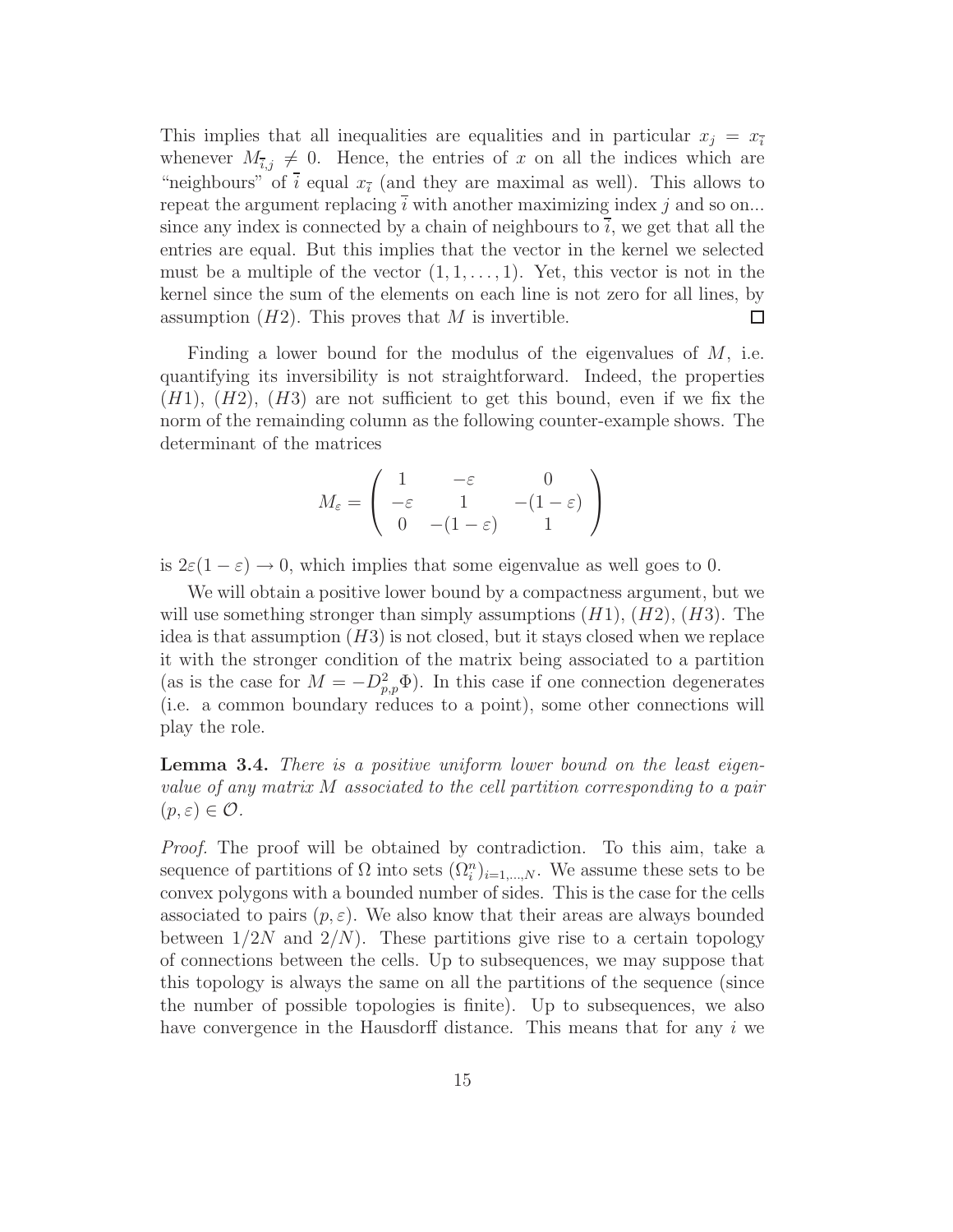have  $\Omega_i^n \to \Omega_i$ , and this convergence, which is the same as the convergence of all the vertices, preserves the areas, the convexity, the upper bound on the number of sides, the fact of being a partition... The matrices associated to these partitions depend continuously on these sets (with respect to this convergence, since they actually depend on the positions of the vertices). Notice that it is possible that a side reduces its length along the sequence up to becoming a single point in the limit. Yet, two cells which share a boundary along the sequence will do it along the whole sequence (thanks to our choice of not changing the topology) and at the limit, either they share a side as well, or they share a point only, but in this case the terms  $l_{i,j}$  converged to zero. Hence we can associate to all the partitions their matrices and this correspondence is continuous. We have a sequence of matrices  $M_n \to M$  and let us suppose that some eigenvalue  $\lambda_1^{(n)}$  $_1^{(n)}$  goes to zero. This would imply that the matrix  $M$  is associated to a partition but has a zero eigenvalue. This is not possible, thanks to the proof of lemma [3.3](#page-14-0) above. M is associated to a partition and hence satisfies assumptions  $(H1)$  and  $(H3)$ . To check  $(H2)$ we observe that the column that we remove, the first one, is associated to the first cell and, up to some rescaling but bounded factor  $|A_\varepsilon(y_1 - y_i)|$ , its entries are the lengths of its sides. Yet, this cell conserves the area bounds we had on the sequence and its entry cannot be all zero.  $\Box$ 

From the previous results on the form and the regularity of the derivatives of  $\nabla_p \Phi$ , we deduce from the Cauchy-Lipschitz Theorem that the ODE [\(3.3\)](#page-10-0) governing the evolution of the dual variables is well posed and actually characterizes the optimal prices:

<span id="page-16-2"></span>**Theorem 3.5.** Let  $p(\varepsilon)$  be the solution of the dual problem [\(3.2\)](#page-9-2) (recall the *normalization*  $p_1(\varepsilon) = 0$ *), then it is the only solution of the ODE:* 

<span id="page-16-1"></span>
$$
\frac{dp}{d\varepsilon}(\varepsilon) = -D_{p,p}^2 \Phi(p(\varepsilon), \varepsilon)^{-1} \left( \frac{\partial}{\partial \varepsilon} \nabla_p \Phi(p(\varepsilon), \varepsilon) \right) \tag{3.12}
$$

*with initial condition*  $p(0)$  *such that all the horizontal strips*  $C(p(0), 0)$ *i have area* 1/N*.*

### <span id="page-16-0"></span>4 Numerical results

#### 4.1 Algorithm

The algorithm we propose consists simply in discretizing [\(3.12\)](#page-16-1) (together with the initial condition  $p(0)$  determined as in Theorem [3.5\)](#page-16-2) by an explicit Euler scheme. Let *n* be some positive integer and  $h := n^{-1}$  be the step size. Let us set  $p_0 = p(0)$  and define prices inductively as follows.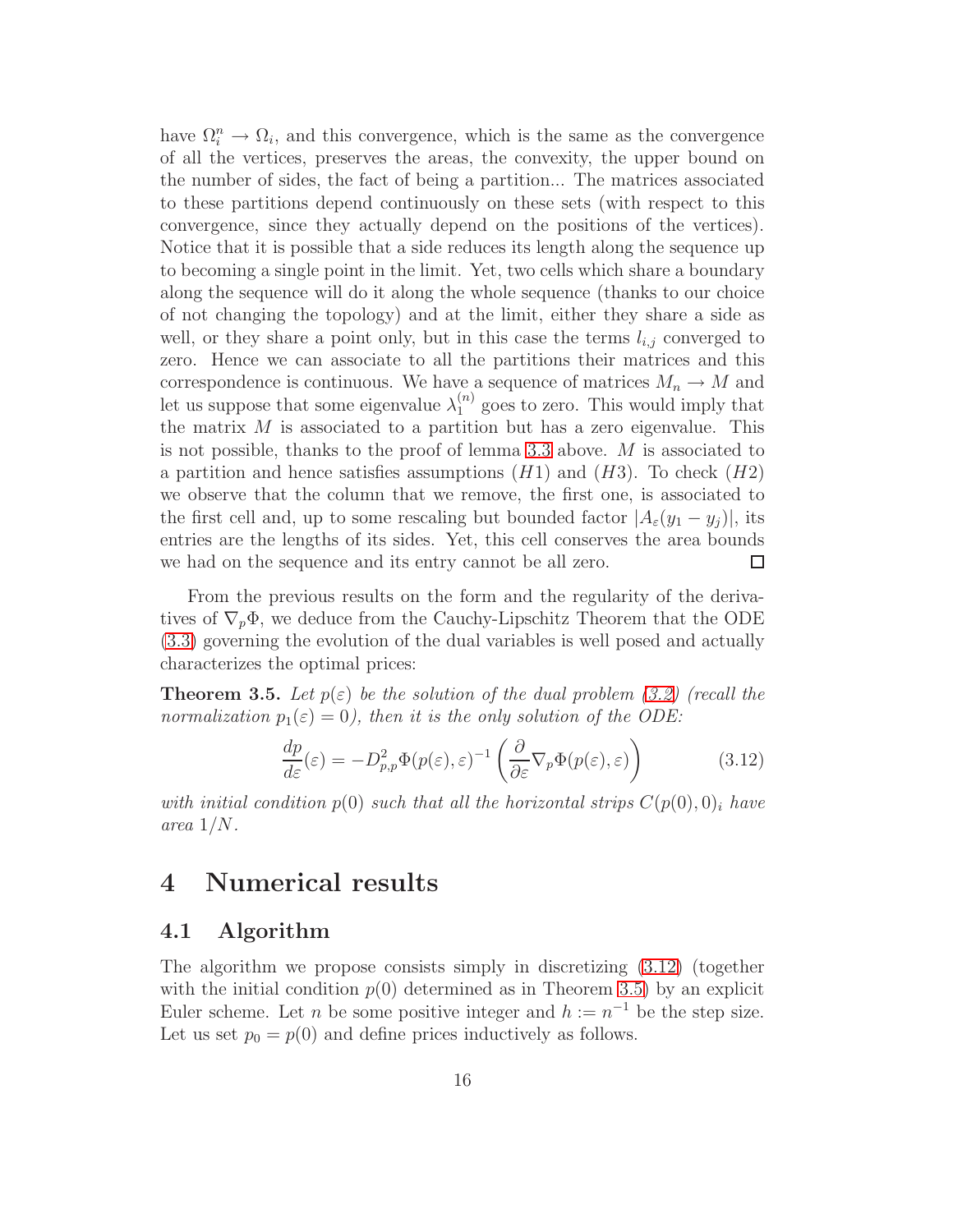• While  $(p_k, kh)$  belongs to the open set  $\mathcal O$  defined by [\(3.4\)](#page-10-1), compute:

$$
A_k := -D_{p,p}^2 \Phi(p_k; kh), \ \delta_k := \frac{\partial}{\partial \varepsilon} \nabla_p \Phi(p_k, kh).
$$

Note that computing  $A_k$  and  $\delta_k$  by formulas [\(3.9\)](#page-13-0)-[\(3.10\)](#page-13-1) and [\(3.11\)](#page-13-2), requires to construct the cells  $C(kh, p_k)_i$ .

- Solve the linear system  $A_k z = \delta_k$ ; by taking advantage of  $A_k$  being positive definite, we use the conjugate gradient algorithm for minimizing  $J_k(z) = A_k(z)(z) - 2\delta_k \cdot z$  to solve this system exactly in  $N-1$  steps. We denote by  $z_k$  the solution.
- Update the prices by setting

$$
p_{k+1} = p_k + h z_k.
$$

Thanks to the Lipschitz properties established in section [3,](#page-9-0) it is easy to check that for h small enough,  $(p_k, kh)$  always remain in  $\mathcal O$  and then  $p_k$  is well-defined for every k up to n. For such an h and since  $(3.12)$  is generated by a Lipschitz function on  $\mathcal{O}$ , it is well-known that the convergence of the Euler scheme is linear (see for instance [\[3\]](#page-20-6)). Denoting by  $p^h$  the piecewise constant function having values  $p_k$  on intervals  $[kh,(k+1)h)$ , we thus get the following convergence:

Theorem 4.1. *For* h *small enough, the algorithm above is well-defined and the uniform error between*  $p^h$  *and the optimal price*  $p$  *is*  $O(h)$ *.* 

#### 4.2 Numerical experiments

The construction of the cells at each step is achieved efficiently by an implementation in Matlab. In the setting described above where  $d = 2$ ,  $\Omega = [0, 1]^2$ ,  $\mu$  is the uniform distribution on  $\Omega$ ,  $\nu = \frac{1}{N}$  $\frac{1}{N} \sum_{k=1}^{N} \delta_{y_k}$ , our algorithm computes the cells  $\Omega_k^{\varepsilon} = \{x \in \Omega : T_{\varepsilon}(x) = y_k\}$  as well as the prices  $p_k^{\varepsilon}$  of the cell  $y_k$  for  $\varepsilon = 0$  to  $\varepsilon = 1$ . For  $\varepsilon = 0$  which is the case where the transportation plan is the Knothe one, the computational task amounts to sorting the second component of the  $y_k$ 's. Appropriate discretization steps are then chosen for the transition  $\varepsilon = 0$  to  $\varepsilon = 1$ . At each step, the tesselation of  $\Omega$  into the polyhedral cells  $\Omega_k^{\varepsilon}$  is computed based on the prices  $p_k^{\varepsilon}$ . Adjacency information on these cells is computed, as well as the length of the facet between two cells and the coordinates of its extreme points. This information allows one to formulate a discretized version of ODE [\(3.12\)](#page-16-1) using an Euler discretization scheme.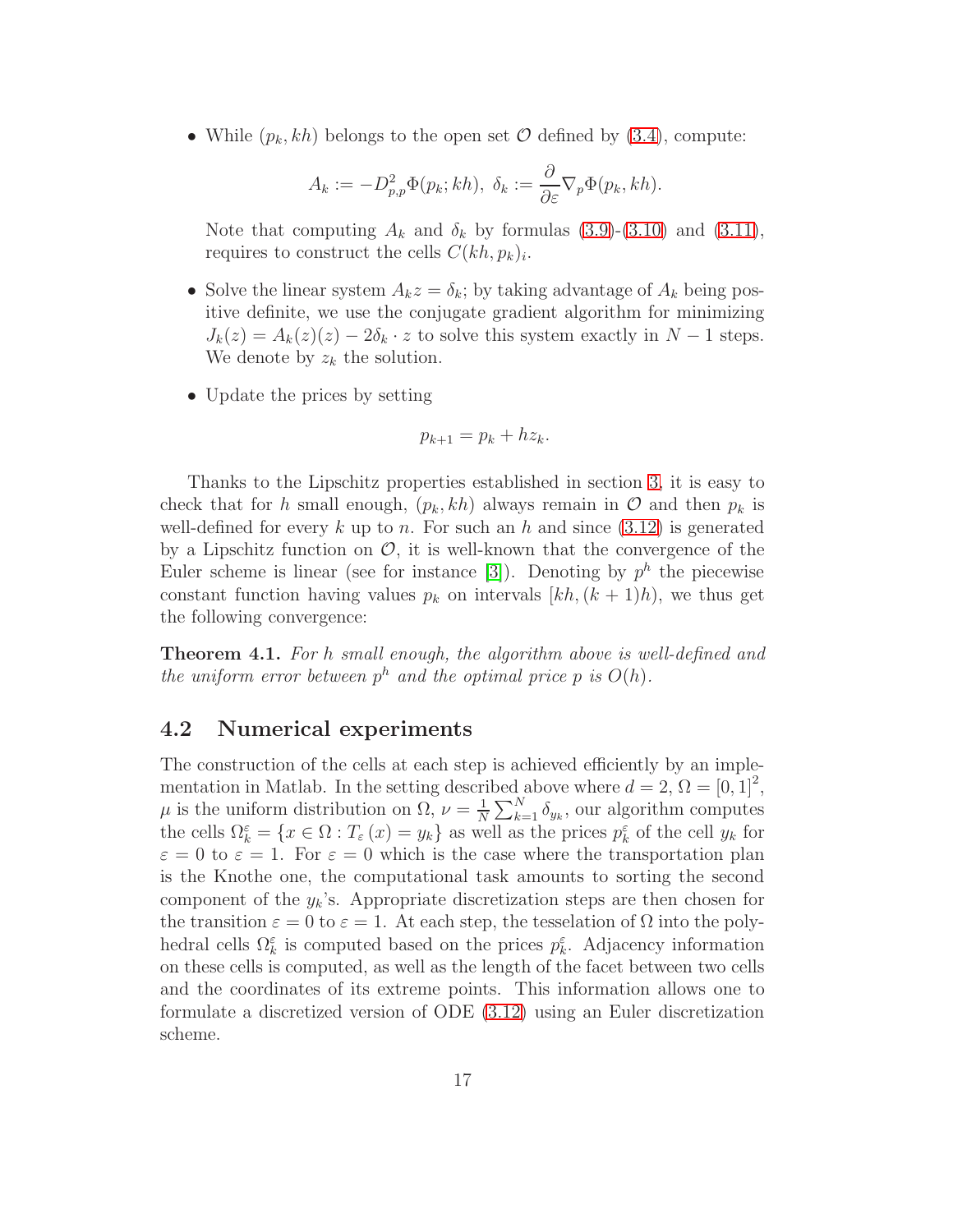For geometric computations we use the Multi-Parametric Toolbox library, available online at<http://control.ee.ethz.ch/> mpt. In particular, polytope computes the tesselation of  $\Omega$  into the polyhedral cells  $\Omega_k^{\varepsilon}$ . (A slighlty modified version of) mpt\_buildAdjacency extracts adjacency information on this tesselation, from which the vertices and the lengths of the sides between two cells can be deduced. The library also incorporates convenient graphical routines.

Error analysis Some numerical examples are presented below, for which relative errors in cell areas (i.e. deviation from the optimality conditions) are given as well as a comparison between the tesselations obtained with our method and the true solution. Another way to test our method is as follows. Let us consider the set

$$
C:=\left\{z(\gamma):=\left(\int_{\mathbb{R}^2\times\mathbb{R}^2}x_1y_1d\gamma,\int_{\mathbb{R}^2\times\mathbb{R}^2}x_2y_2d\gamma\right),\ \gamma\in\Gamma(\mu,\nu)\right\}.
$$

C is a closed convex subset of  $\mathbb{R}^2$  and it is strictly convex in the sense that its boundary contains no line segment. Denoting by  $\gamma_{\varepsilon}$  the solution of [\(3.1\)](#page-9-1), it is easy to check that  $z(\varepsilon) := z(\gamma_{\varepsilon})$  is an extreme point of C and that  $\epsilon z_1 + z_2 = \epsilon z_1(\epsilon) + z_2(\epsilon)$  is the equation of a supporting line of C at  $z(\epsilon)$  and this supporting line intersects C only at  $z(\varepsilon)$ . If we consider the *correlation* curve  $\varepsilon \in (0,1) \mapsto z(\varepsilon)$  it can be represented as the graph of a concave decreasing function whose slope (when it exists) at point  $z(\varepsilon)$  is  $-\varepsilon$ . In our numerical test, we will also present graphs comparing the true concave correlation curve to the one computed by our method.

We give three instances of executions of our algorithm, with samples of respectively 5, 10, and 15 points. Taking weights  $(\varepsilon, \varepsilon^{-1})$  with  $\varepsilon \in$  $(0, +\infty)$  (rather than  $(\varepsilon, 1)$  with  $\varepsilon \in (0, 1)$ ) we get the full evolution of the optimal transports from one Knothe's transport (horizontal strips) to the other (vertical strips). Further examples as well as videos can be found at http://alfred.galichon.googlepages.com/anisotropic. It should also be pointed that our method does not approximate the solution of a single optimal transportation problem but a whole family of such problems (which actually explains relatively high running times).

Five sample points. We take as our sample set a sample of five points. We get the following errors:

| $\#$ steps Relative errors in cell areas |  | Time |                                                          |  |  |
|------------------------------------------|--|------|----------------------------------------------------------|--|--|
| 1100                                     |  |      | $-4.41\%$   2.66\%   3.41\%   $-2.46\%$   0.80\%   66 s  |  |  |
| 500                                      |  |      | $-0.88\%$   0.54\%   0.68\%   $-0.49\%$   0.16\%   349 s |  |  |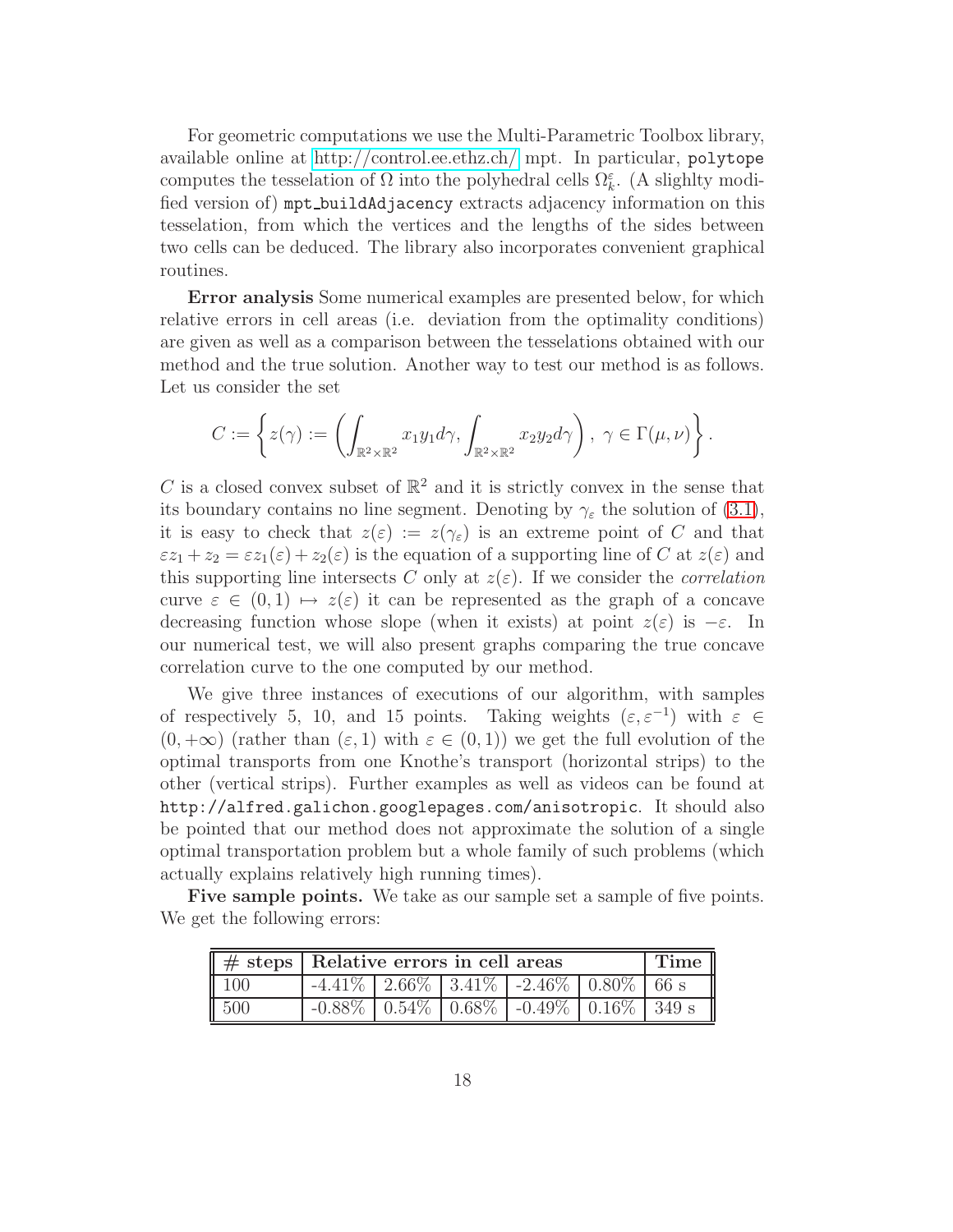for which we draw in Figure [1](#page-21-0) the partition obtained for  $\varepsilon = 1$  using an exact method, as well as the true evolutions of the componentwise correlations of the x's and the y's from  $\varepsilon = 0$  until  $\varepsilon = 1$ .

Running the continuation algorithm with 100 and 500 discretization steps we obtained partition sketched below, where the relative error on the cells area is inferior to 5%. The evolution of the componentwise correlations from  $\varepsilon = 0$  until  $\varepsilon = 1$  are also sketched and compared with their exact conterparts (the above curve). Running the algorithm with 500 discretization steps on a standard laptop took 349 seconds, and yields to the results below, where the maximal relative error on the cells area is 1%. The evolution of the componentwise correlations from  $\varepsilon = 0$  until  $\varepsilon = 1$  are also sketched and compared with their exact counterparts.

Ten sample points. Taking a sample of ten points, we obtain the following errors:

| $#$ steps | Relative errors in cell areas | Time                                        |           |           |           |              |  |
|-----------|-------------------------------|---------------------------------------------|-----------|-----------|-----------|--------------|--|
| 2,000     | $-1.37\%$ -12\%               |                                             | $-2.44\%$ | $-0.09\%$ | 2.27\%    | < 1 h        |  |
| 3,000     |                               | $-0.92\%$   $-8.23\%$   $1.63\%$   $0.06\%$ |           |           | $1.52\%$  | $< 1.5$ h    |  |
|           | (continued)                   |                                             |           |           |           |              |  |
| 2,000     | $0.27\%$                      | $1.5.71\%$                                  | $2.12\%$  | 7.36\%    | $-1.58\%$ | $\leq 1$ h   |  |
| 3,000     | $0.18\%$                      | $3.84\%$                                    | 1.42\%    | $4.94\%$  | $-1.05\%$ | $\leq 1.5$ h |  |

We draw in Figure [3](#page-23-0) the partition obtained for  $\varepsilon = 1$  using an exact method, as well as the true evolutions of the componentwise correlations of the x's and the y's from  $\varepsilon = 0$  until  $\varepsilon = 1$ .

Fifteen sample points. With a sample of 15 points, we get the following errors:

| # steps | Relative errors in cell areas | Time      |           |           |           |              |  |  |
|---------|-------------------------------|-----------|-----------|-----------|-----------|--------------|--|--|
| 3,000   | $-2.24\%$                     | $-0.12\%$ | $-0.58\%$ | $0.20\%$  | $-3.20\%$ | $\simeq$ 2 h |  |  |
| 10,000  | $-0.67\%$                     | $-0.04%$  | $-0.17%$  | $0.06\%$  | $-0.97\%$ | $\leq$ 4 h   |  |  |
|         | (continued)                   |           |           |           |           |              |  |  |
| 3,000   | $0.17\%$                      | $-2.66\%$ | 4.25%     | $-2.43\%$ | 28.85\%   | $\simeq 2$ h |  |  |
| 10,000  | $0.05\%$                      | $-0.82\%$ | 1.28%     | $-0.74\%$ | $9.42\%$  | $\leq 4$ h   |  |  |
|         | (continued)                   |           |           |           |           |              |  |  |
| 3,000   | $-30.11\%$                    | 2.51%     | 1.82%     | 2.92%     | $0.63\%$  | $\simeq 2$ h |  |  |
| 10,000  | $-9.79\%$                     | 0.76%     | 0.55%     | 0.89%     | 0.19%     | $\leq 4$ h   |  |  |

Acknowledgements G.C. and F.S. gratefully acknowledge the support of the Agence Nationale de la Recherche via the research project OTARIE. A.G. gratefully acknowledge the support of Chaire EDF-Calyon "Finance et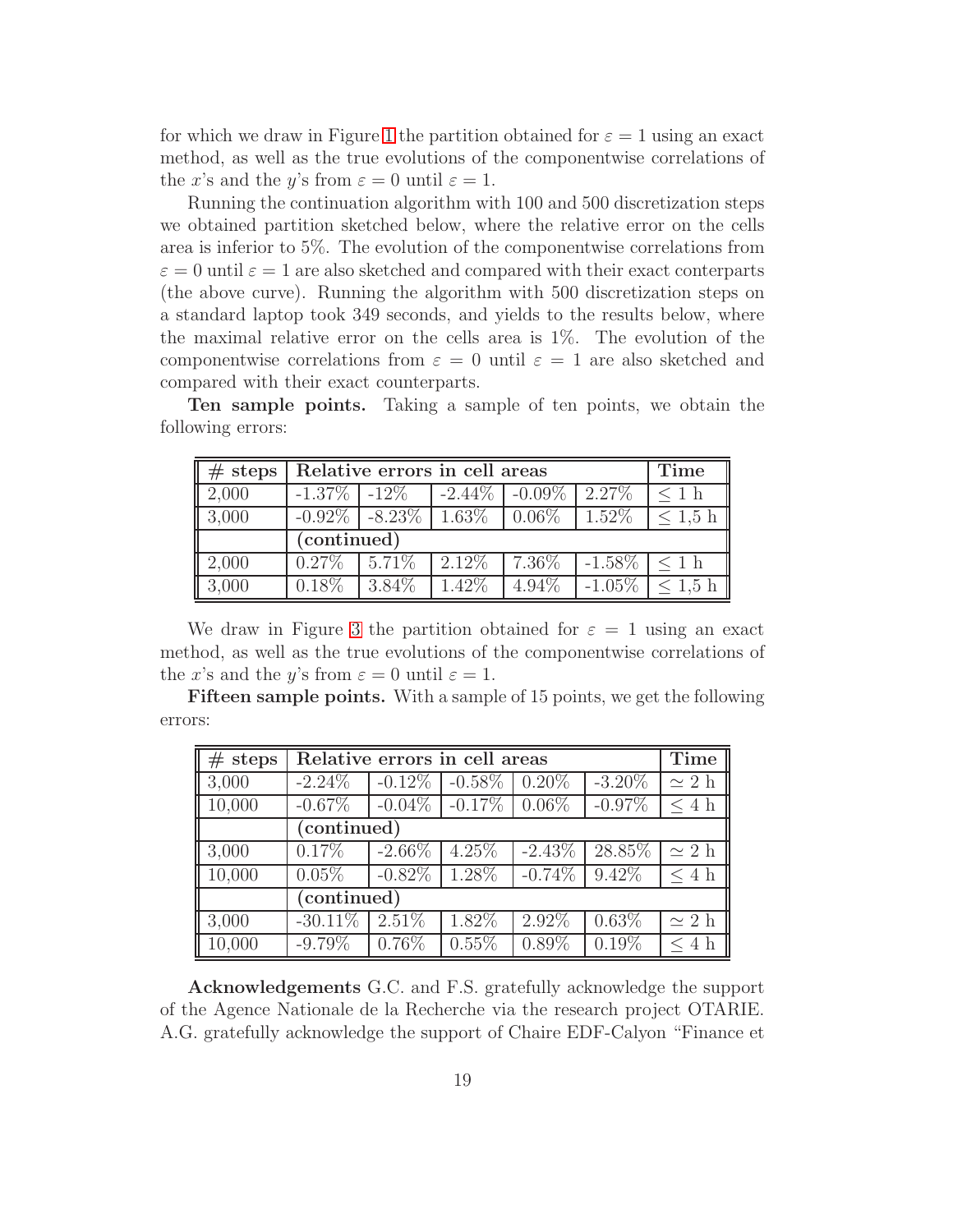Développement Durable," of Chaire AXA "Assurance et risques majeurs," and of Chaire Société Générale "Risques Financiers". The authors wish to warmly thank Yann Brenier and Alessio Figalli for stimulating discussions.

## <span id="page-20-5"></span>References

- <span id="page-20-4"></span>[1] A. Braides, Γ*-convergence for beginners*, Oxford University Press, Oxford, 2002.
- [2] Brenier, Y., Polar factorization and monotone rearrangement of vectorvalued functions, *Communications on Pure and Applied Mathematics* 44, 375-417, 1991.
- <span id="page-20-6"></span><span id="page-20-1"></span>[3] Crouzeix M., Mignot A.L, *Analyse num´erique des ´equations diff´erentielles*, Masson, Paris, 1984.
- [4] Knothe, H., Contributions to the theory of convex bodies, *Michigan Mathematical Journal* 4, pp. 39–52, 1957.
- <span id="page-20-0"></span>[5] Rachev S.T., Rüschendorf L., *Mass Transportation Problems. Vol. I: Theory; Vol. II : Applications*, Springer-Verlag 1998.
- <span id="page-20-3"></span>[6] Rosenblatt, M., Remarks on a multivariate transformation, *Annals of Mathematical Statistics* 23, pp. 470–472, 1952.
- <span id="page-20-2"></span>[7] Villani, C., *Topics in Optimal Transportation*, Providence: American Mathematical Society, 2003.
- [8] Villani, C., *Optimal transport: Old and New*, lecture notes, Ecole d'été de probabilités de Saint-Flour, to appear, New York: Springer, 2008.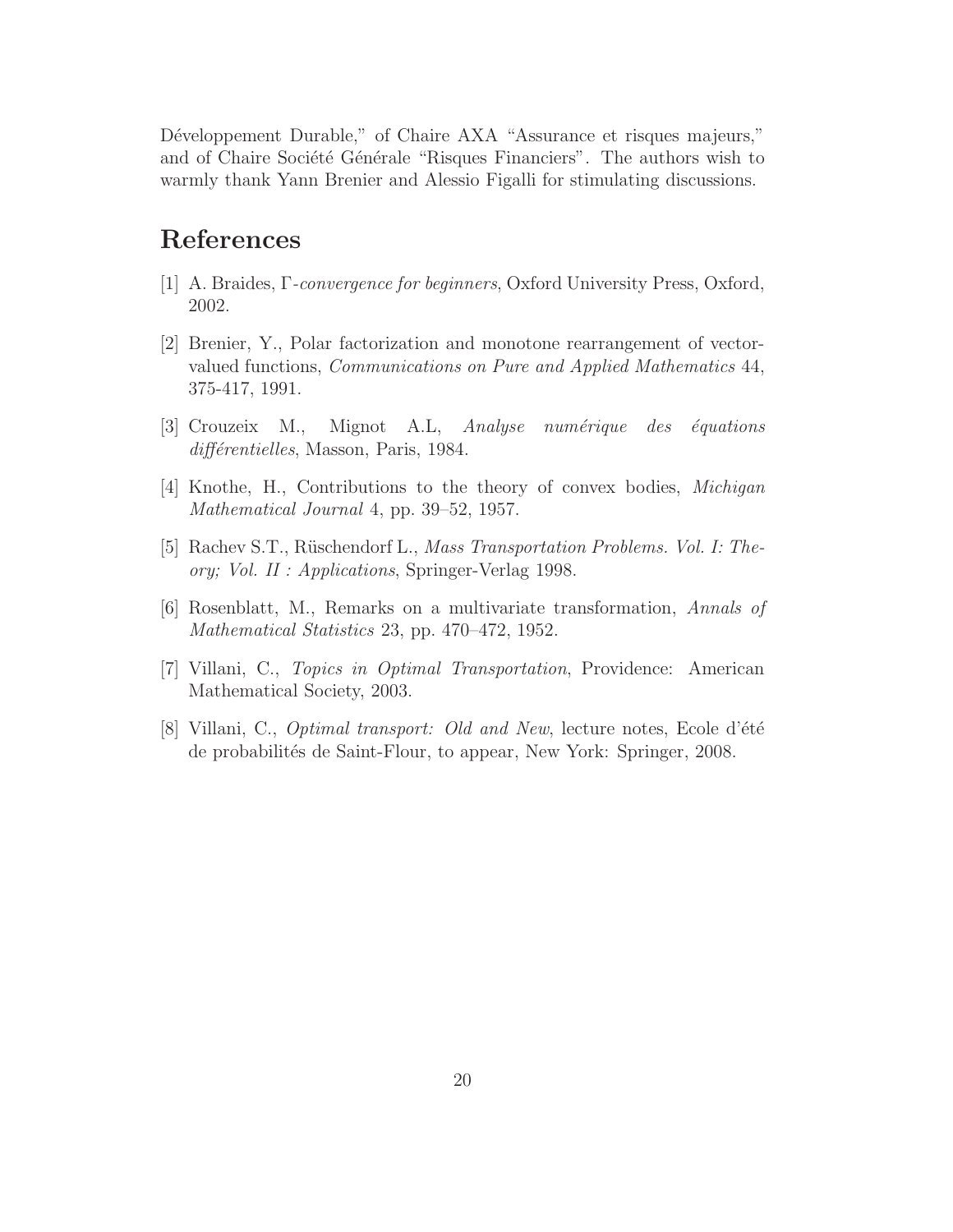

<span id="page-21-0"></span>Figure 1: Five sample points. Top row: exact algorithm (gradient method). Middle row: continuation algorithm, 100 steps. Bottom row: continuation algorithm, 500 steps.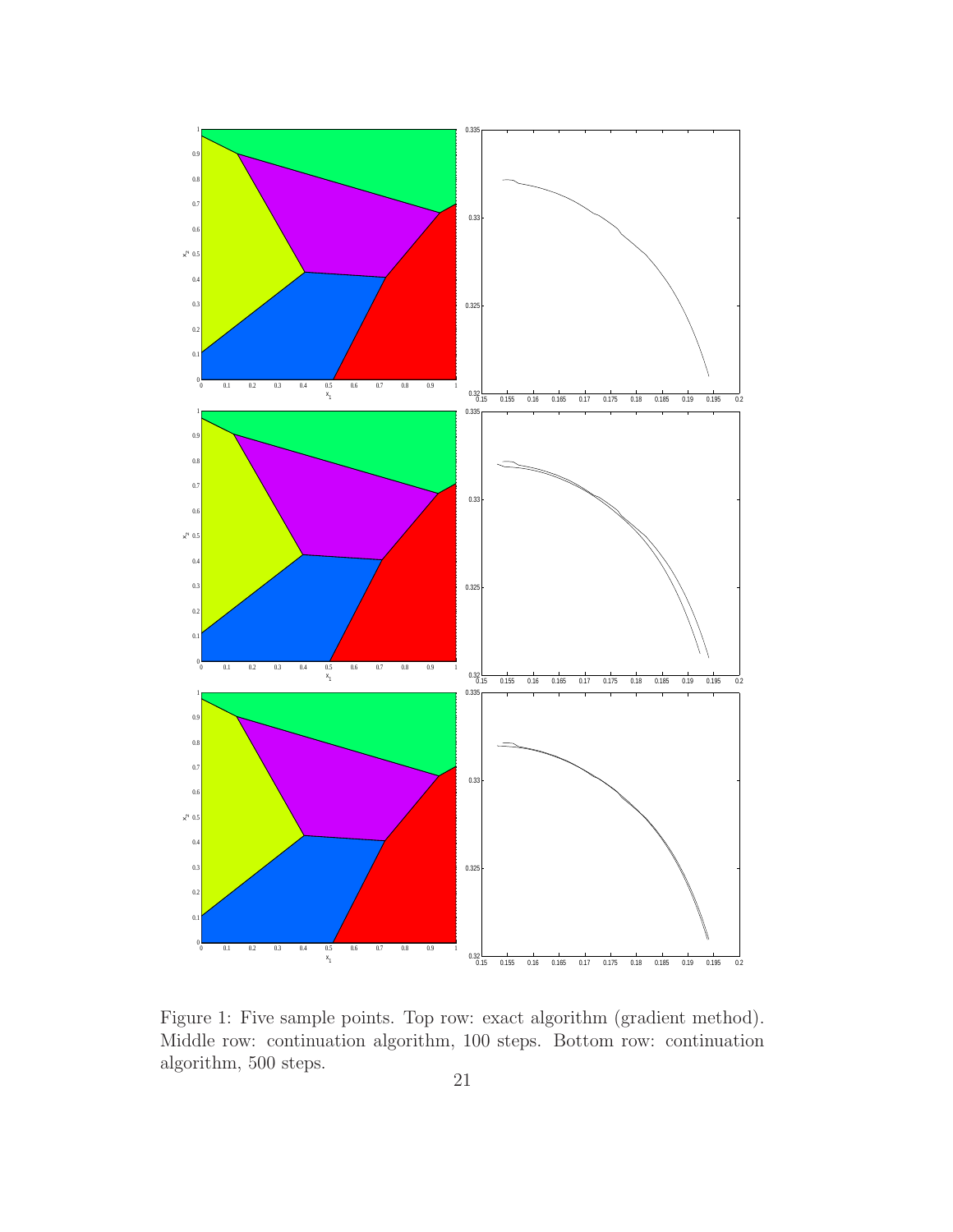

Figure 2: Five sample points: evolution of the tesselation for  $\varepsilon = 0$  to  $\varepsilon=+\infty$  (from top left to bottom right).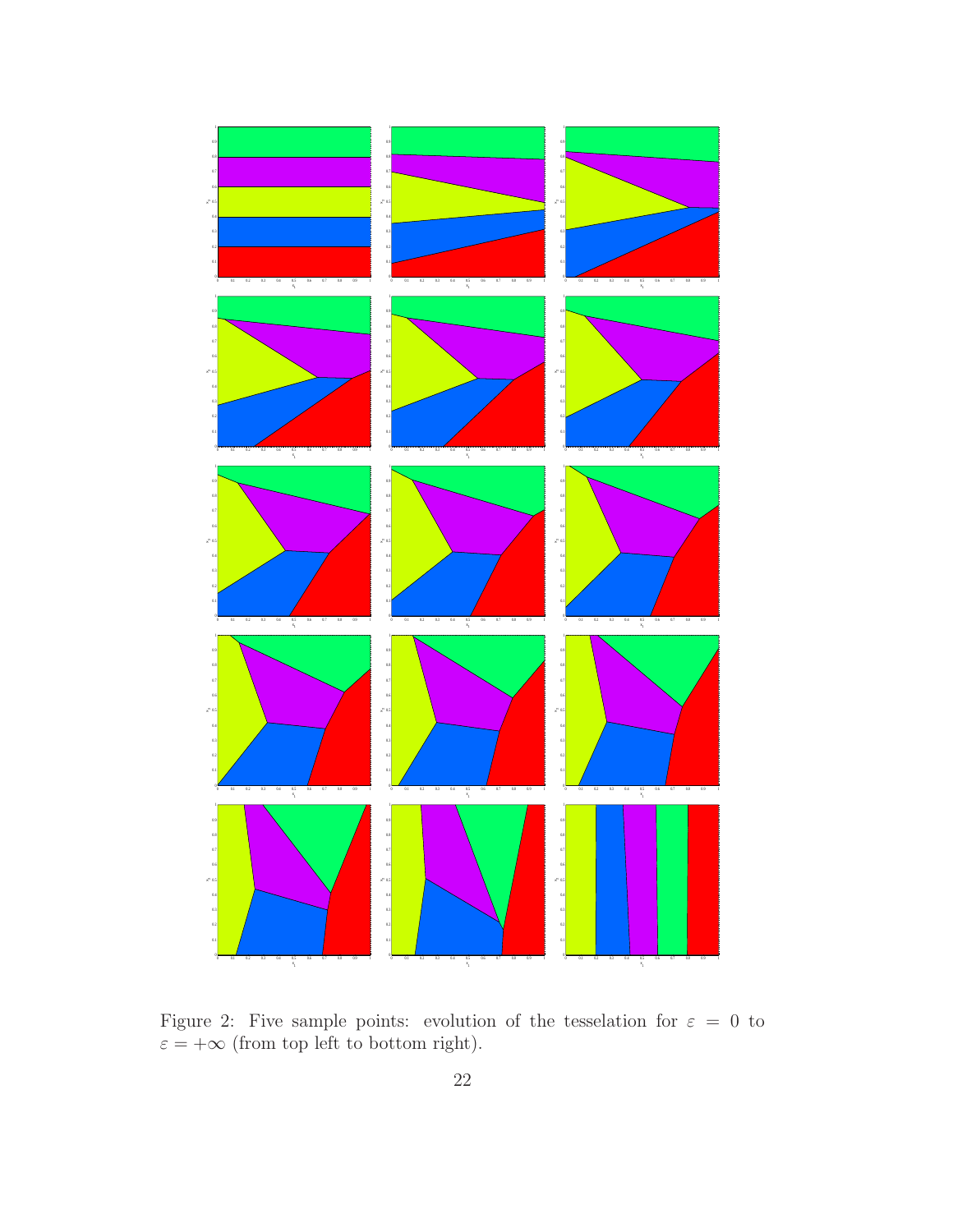

<span id="page-23-0"></span>Figure 3: Ten sample points. Top row: exact algorithm (gradient method). Middle row: continuation algorithm, 2000 steps. Bottom row: continuation algorithm, 3000 steps.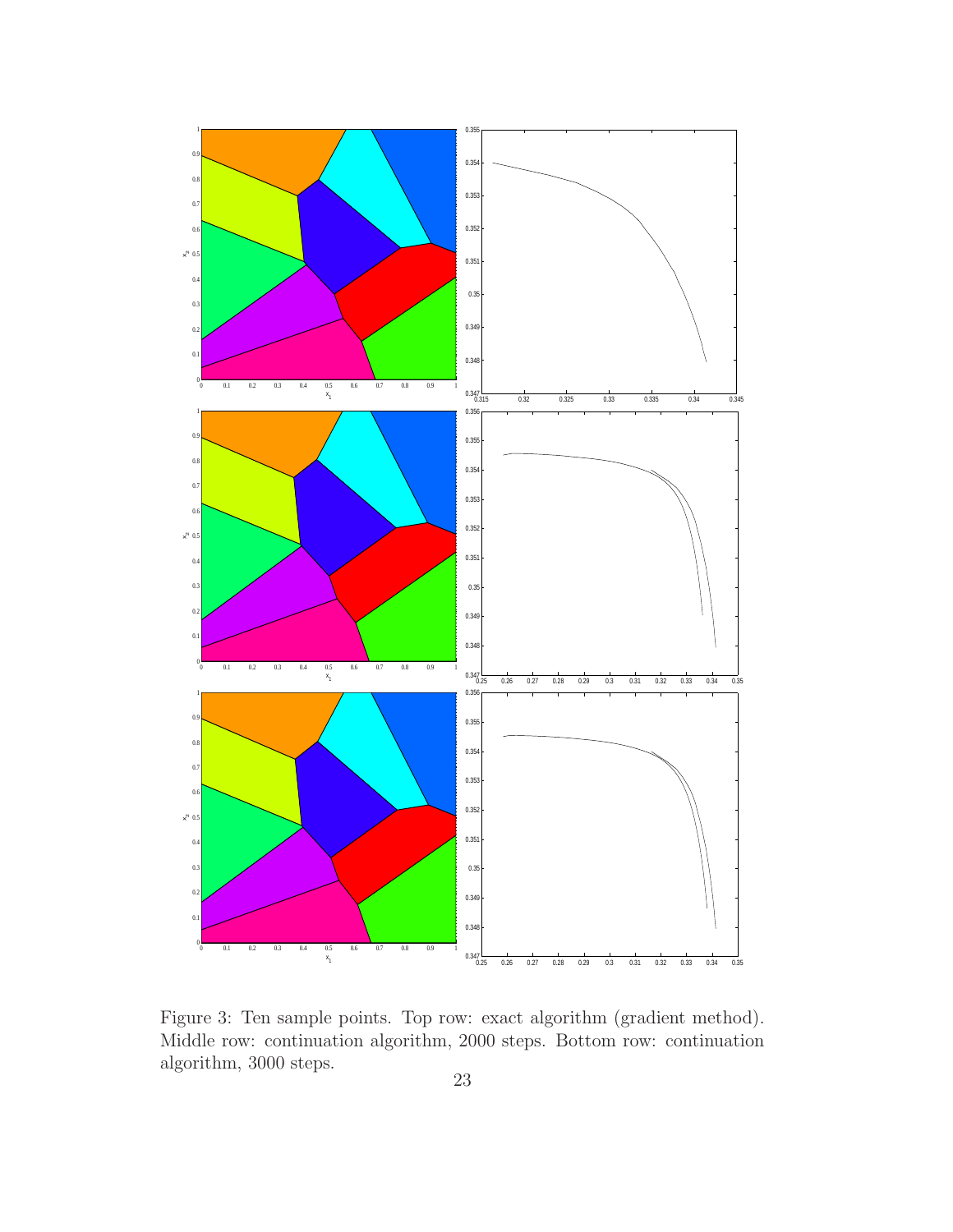

Figure 4: Ten sample points: evolution of the tesselation for  $\varepsilon = 0$  to  $\varepsilon = +\infty$ (from top left to bottom right).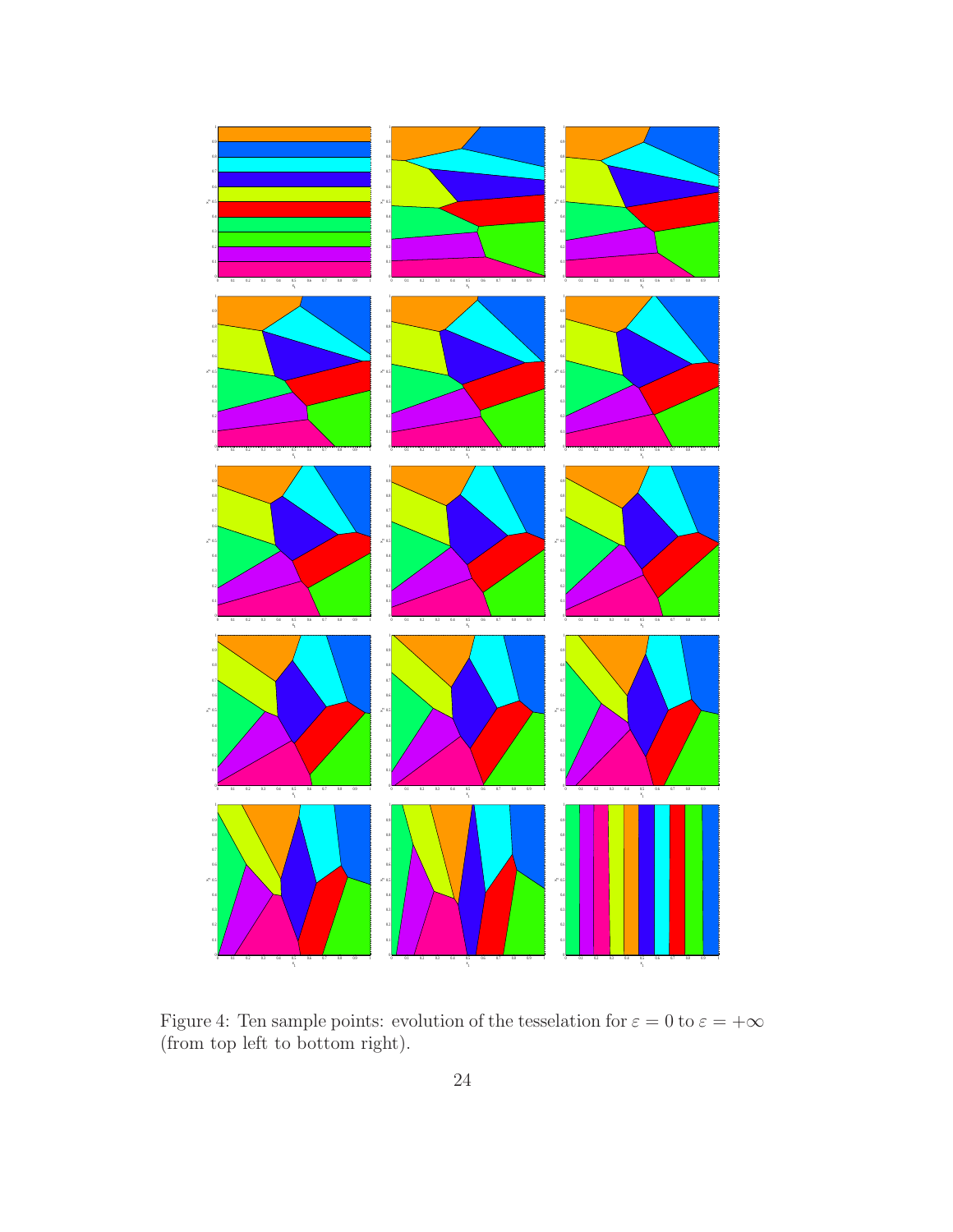

Figure 5: Fifteen sample points. Top row: exact algorithm (gradient method). Middle row: continuation algorithm, 3000 steps. Bottom row: continuation algorithm, 10,000 steps.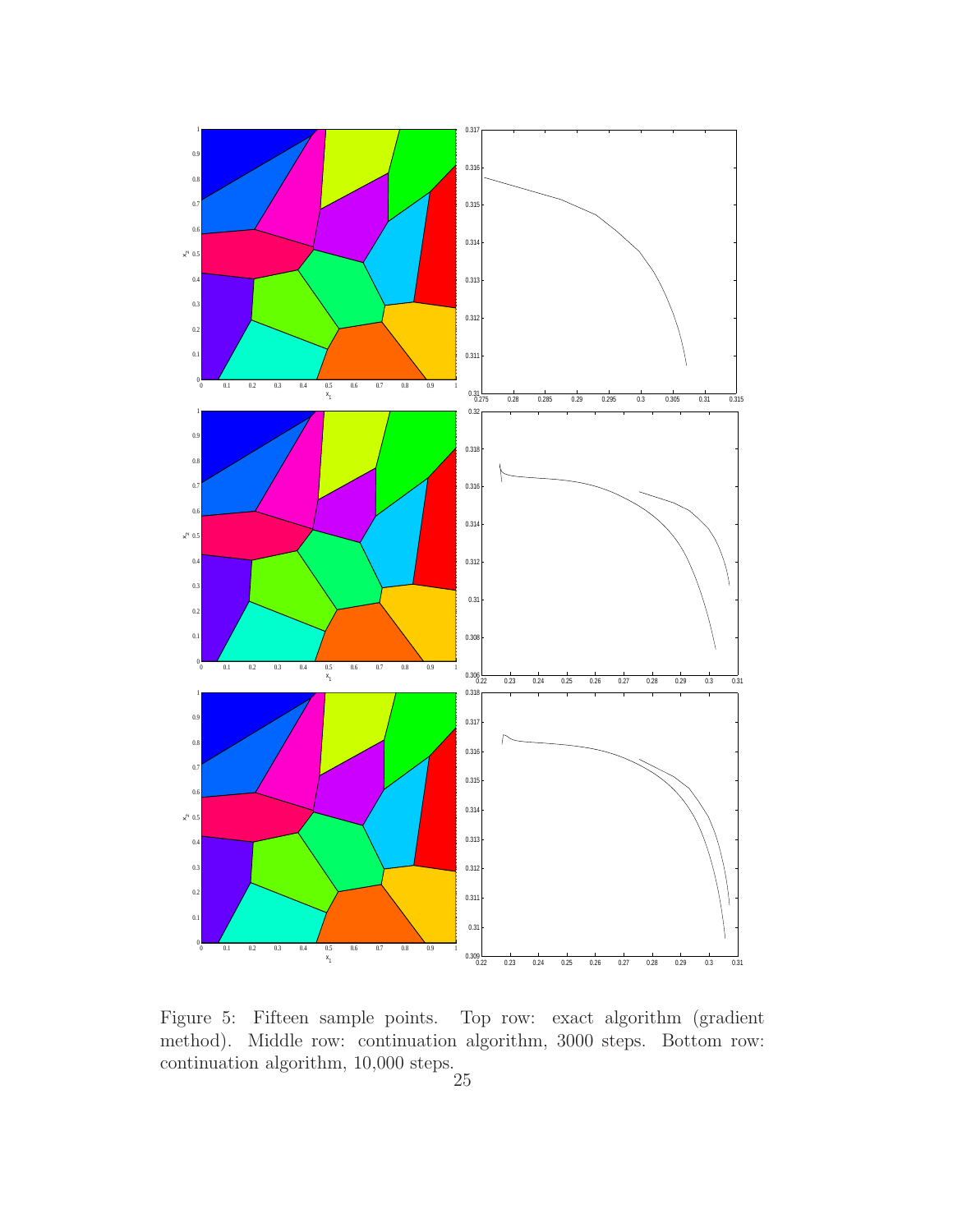

Figure 6: Fifteen sample points: evolution of the tesselation for  $\varepsilon = 0$  to  $\varepsilon=+\infty$  (from top left to bottom right).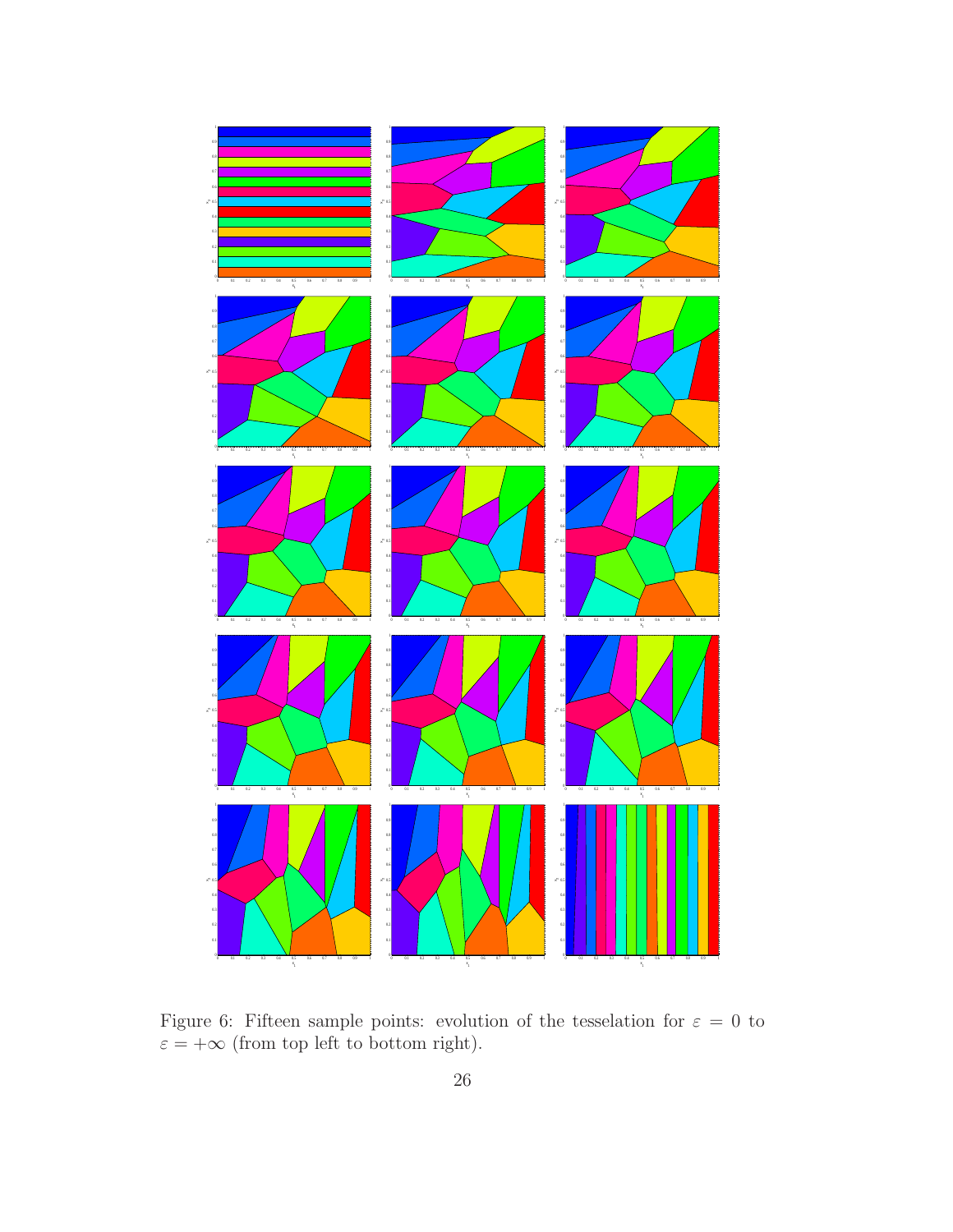